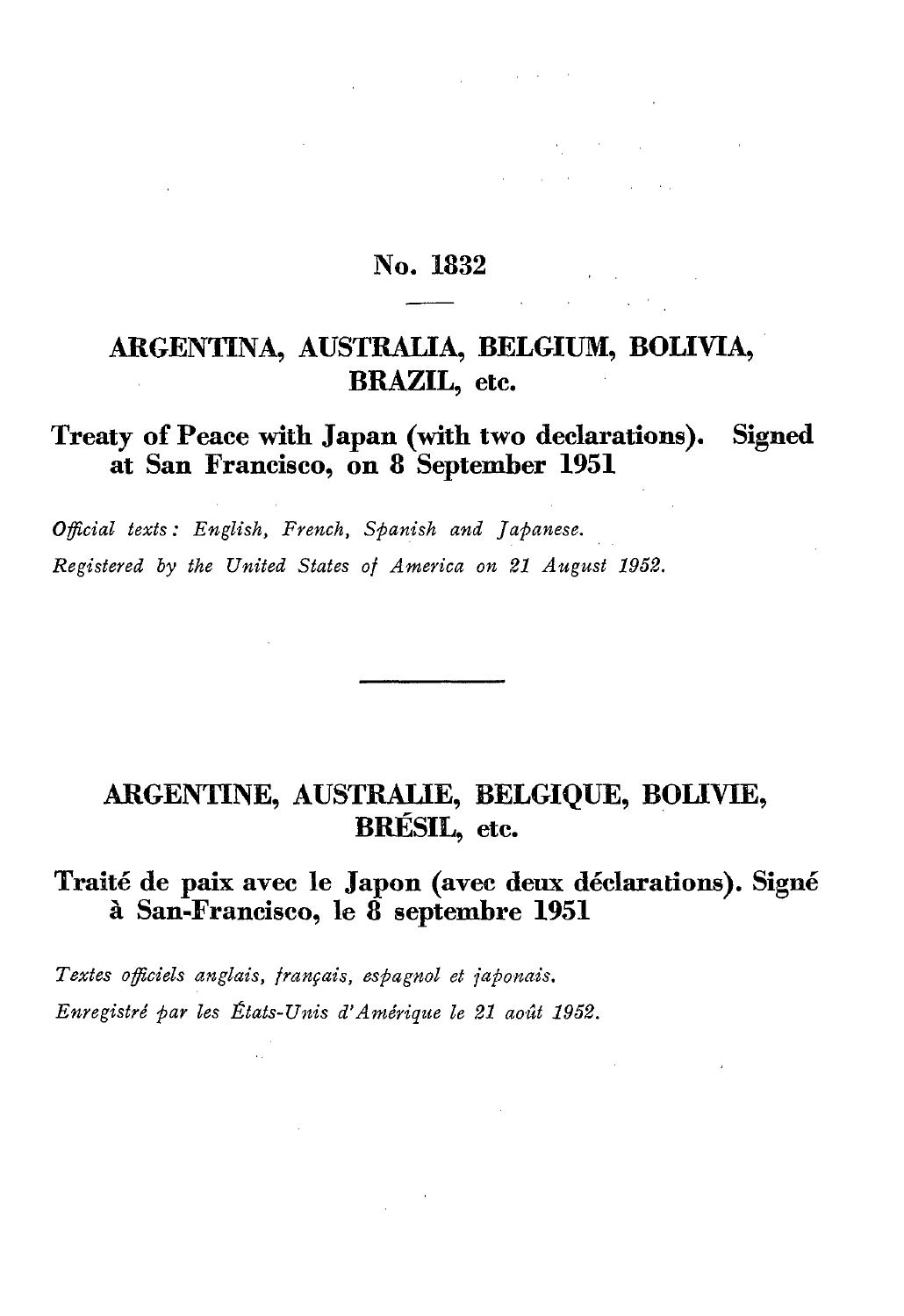## No. 1832. TREATY<sup>1</sup> OF PEACE WITH JAPAN. SIGNED AT SAN FRANCISCO, ON 8 SEPTEMBER 1951

Whereas the Allied Powers and Japan are resolved that henceforth their relations shall be those of nations which, as sovereign equals, cooperate in friendly association to promote their common welfare and to maintain international peace and security, and are therefore desirous of concluding a Treaty of Peace which will settle questions still outstanding as a result of the existence of a state of war between them ;

<sup>&</sup>lt;sup>1</sup> In accordance with article 23 (a) the Treaty came into force initially on 28 April 1952 with respect to the following States by virtue of the deposit by those States with the Government of the United States of America of their respective instruments of ratification on the dates<br>
indicated:<br>
Japan ...... 28 November 1951 Canada ....... 17 April 1952<br>
United Kingdom of Pakistan ...... 17 April 1952 indicated :

| indicated:                                                                                               |           |                                                                                          |                      |
|----------------------------------------------------------------------------------------------------------|-----------|------------------------------------------------------------------------------------------|----------------------|
| Japan $\ldots$ $\ldots$ 28 November 1951<br>United Kingdom of<br>Great Britain and                       |           | Canada 17 April<br>Pakistan 17 April<br>France 18 April                                  | 1952<br>1952<br>1952 |
| ${\rm Northern~I$ reland ${\rm .}$ .                                                                     | 3 January | 1952<br>Ceylon $\ldots$ $\ldots$ 28 April                                                | 1952                 |
| Mexico 3 March<br>$\text{Argentina} \cdot \cdot \cdot \cdot \cdot 9 \text{ April}$<br>Australia 10 April |           | United States of<br>1952<br>1952<br>America 28 April<br>(with a declaration) $*$<br>1952 | 1952                 |
| New Zealand 10 April                                                                                     |           | 1952                                                                                     |                      |

It came into force subsequently on the dates indicated with respect to the following other States by deposit of the instrument of ratification with the Government of the United States of America :

| дшегіса :                                                                                                                                                                                                                                                                                                                                                                                                                                                                                                                                                                                                                                                          |                                                                                                                                                                                                                                                                                                                                                                                                                                                                        |
|--------------------------------------------------------------------------------------------------------------------------------------------------------------------------------------------------------------------------------------------------------------------------------------------------------------------------------------------------------------------------------------------------------------------------------------------------------------------------------------------------------------------------------------------------------------------------------------------------------------------------------------------------------------------|------------------------------------------------------------------------------------------------------------------------------------------------------------------------------------------------------------------------------------------------------------------------------------------------------------------------------------------------------------------------------------------------------------------------------------------------------------------------|
| 1952<br>El Salvador   .   .   .   .<br>6 May<br>(with the following)<br>declarations)**<br>"I) El Salvador no acepta ni ratifica los compromisos<br>que otros Estados puedan haber contraido con res-<br>pecto a la transferencia o final disposición de los terri-<br>torios enumerados en el artículo Segundo del Tratado<br>de Paz con el Japón, en todos aquellos casos en que<br>no se haya consultado y acatado la voluntad libre-<br>mente expresada por las poblaciones afectadas. Esta<br>reserva se aplica a la transferencia de las Islas<br>Kuriles, de una parte de la Isla Sajaline (Sakhalin)<br>y a cualquier otro caso análogo, incluyendo además | disposiciones del Artículo XIV del Tratado de Paz<br>con el Japón que autorizan la confiscación de bienes<br>de personas naturales o jurídicas japonesas."<br>1952<br>Brazil $\cdots$<br>20 May<br>1952<br>$Cambodia \ldots \ldots$<br>2 June<br>1952<br>Dominican Republic<br>6 June<br>1952<br>Ethiopia<br>12 June<br>1952<br>$Peru$<br>17 June<br>1952<br>Netherlands<br>17 June<br>1952<br>$\mathrm{Viet\text{-}Nam}$<br>$18$ $\mu$ ne<br>1952<br>Norway $19$ June |
| todo compromiso sobre la Isla de Formosa; y                                                                                                                                                                                                                                                                                                                                                                                                                                                                                                                                                                                                                        | 1952<br>Venezuela $20$ June                                                                                                                                                                                                                                                                                                                                                                                                                                            |
| "II) No podrá tener efecto alguno en El Salvador debido<br>a que son contrarias a su Constitución Política, las                                                                                                                                                                                                                                                                                                                                                                                                                                                                                                                                                    | 1952<br>Laos 20 June                                                                                                                                                                                                                                                                                                                                                                                                                                                   |
|                                                                                                                                                                                                                                                                                                                                                                                                                                                                                                                                                                                                                                                                    |                                                                                                                                                                                                                                                                                                                                                                                                                                                                        |

\* "As part of such advice and consent the Senate states that nothing the treaty contains is deemed to diminish or prejudice, in favor of the Soviet Union, the right, title, and interest of Japan, or the Allied Powers as de

#### [TRANSLATION - TRADUCTION]

**\*\*** "El Salvador does not accept nor ratify the commitments which the other nations may have contracted with respect to the transference or final disposition of those territories enumerated in article 2 of the Treaty of P

Political Constitution."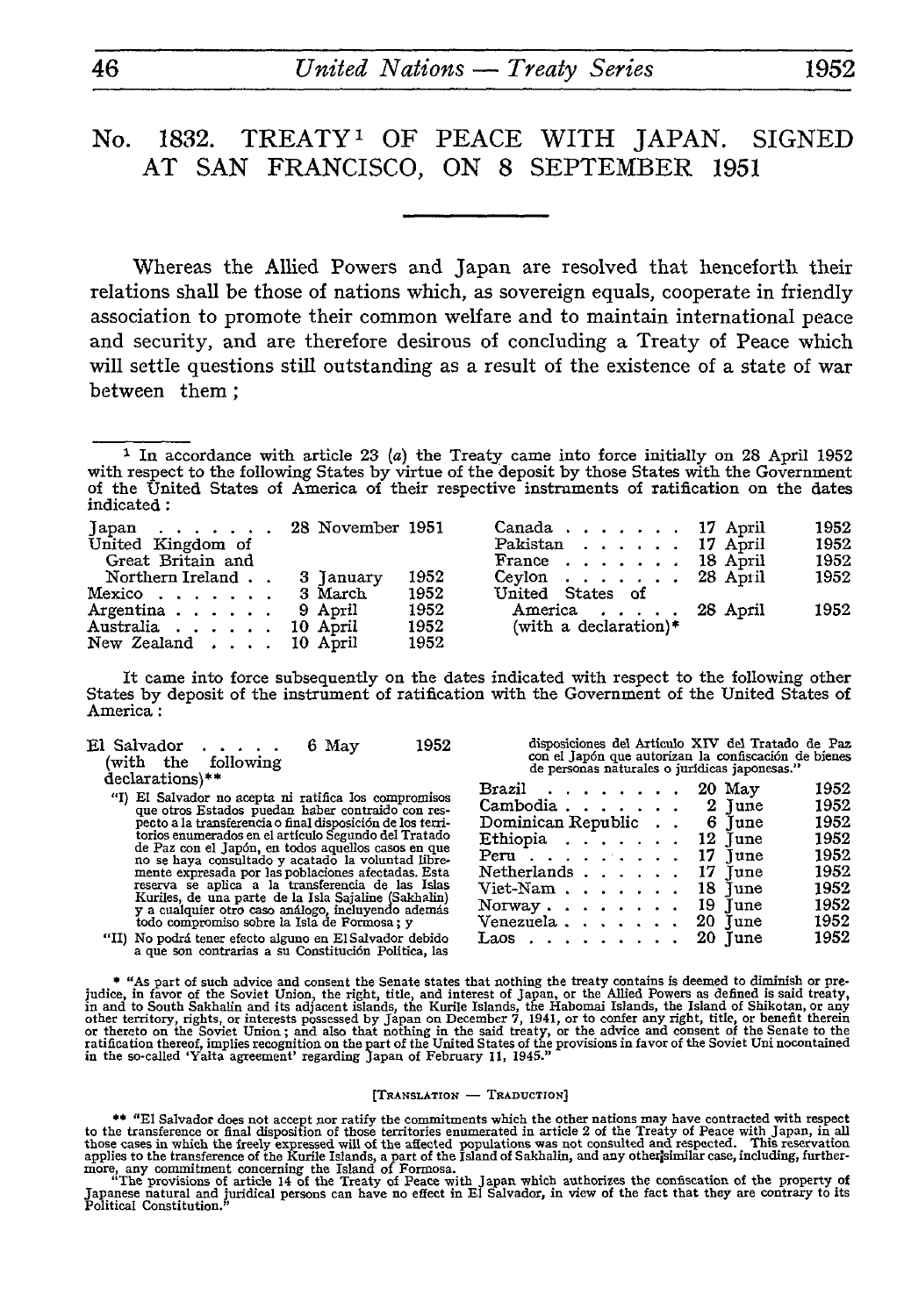Whereas Japan for its part declares its intention to apply for membership : in the United Nations and in all circumstances to conform to the principles of the Charter of the United Nations ; to strive to realize the objectives of the Universal Declaration of Human Rights ; to seek to create within Japan conditions of stability and well-being as defined in Articles 55 and 56 of the Charter of the United Nations and already initiated by post-surrender Japanese legislation ;/and in public and private trade and commerce to conform to internationally accepted fair practices ;

Whereas the Allied Powers welcome the intentions of Japan set out in the foregoing paragraph ;

The Allied Powers and Japan have therefore determined to conclude the present Treaty of Peace, and have accordingly appointed the undersigned Pleni potentiaries, who, after presentation of their full powers, found in good and due form, have agreed on the following provisions :

#### *CHAPTER I*

#### PEACE

#### *Article 1*

*(a)* The state of war between Japan and each of the Allied Powers is terminated as from the date on which the present Treaty comes into force between Japan and the Allied Power concerned as provided for in Article 23.

*(b)* The Allied Powers recognize the full sovereignty of the Japanese people over Japan and its territorial waters.

#### *CHAPTER II*

#### **TERRITORY**

#### *Article 2*

*(a)* Japan, recognizing the independence of Korea, renounces all right, title and claim to Korea, including the islands of Quelpart, Port Hamilton and Dagelet.

*(b)* Japan renounces all right, title and claim to Formosa and the Pescadores.

(c) Japan renounces all right, title and claim to the Kurile Islands, and to that portion of Sakhalin and the islands adjacent to it over which Japan acquired sovereignty as a consequence of the Treaty of Portsmouth of September 5, 1905.<sup>1</sup>

*(d)* Japan renounces all right, title and claim in connection with the League of Nations Mandate System, and accepts the action of the United Nations Security

s.,

<sup>&</sup>lt;sup>1</sup> De Martens : *Nouveau Recueil général de Traités*, deuxième série, tome XXXIII, p. 3. No. 1832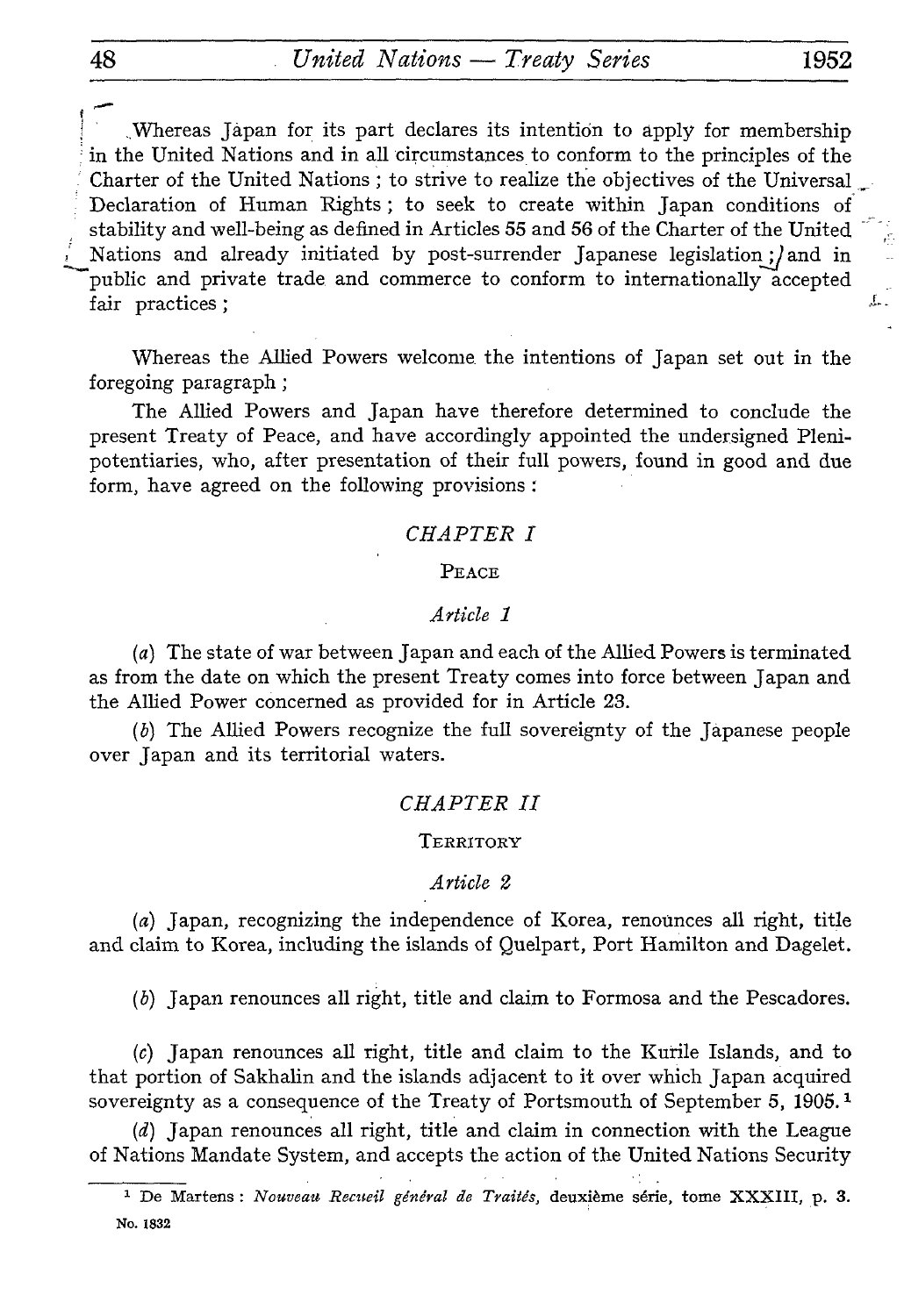Council of April 2, 1947, extending the trusteeship system to the Pacific Islands formerly under mandate to Japan. <sup>1</sup>

*(e)* Japan renounces all claim to any right or title to or interest in connection with any part of the Antarctic area, whether deriving from the activities of Japanese nationals or otherwise.

(/) Japan renounces all right, title and claim to the Spratly Islands and to the Paracel Islands.

#### *Article 3*

Japan will concur in any proposal of the United States to the United Nations to place under its trusteeship system, with the United States as the sole ad ministering authority, Nansei Shoto south of 29° north latitude (including the Ryukyu Islands and the Daito Islands), Nanpo Shoto south of Sofu Gan (including the Bonin Islands, Rosario Island and the Volcano Islands) and Parece Vela and Marcus Island. Pending the making of such a proposal and affirmative action thereon, the United States will have the right to exercise all and any powers of administration, legislation and jurisdiction over the territory and inhabitants of these islands, including their territorial waters.

#### *Article 4*

(a) Subject to the provisions of paragraph (b) of this Article, the disposition of property of Japan and of its nationals in the areas referred to in Article 2, and their claims, including debts, against the authorities presently administering such areas and the residents (including juridical persons) thereof, and the disposi tion in Japan of property of such authorities and residents, and of claims, including debts, of such authorities and residents against. Japan and its nationals, shall be | the subject of special arrangements between Japan and such authorities. The property of any of the Allied Powers or its nationals in the areas referred to in Article 2 shall, in so far as this has not already been done, be returned by the ad ministering authority in the condition in which it now exists. (The term nationals whenever used in the present Treaty includes juridical persons.)

*(b)* Japan recognizes the validity of dispositions of property of Japan and Japanese nationals made by or pursuant to directives of the United States Military Government in any of the areas referred to in Articles 2 and 3.

(c) Japanese-owned submarine cables connecting Japan with territory removed from Japanese control pursuant to the present Treaty shall be equally

\*

<sup>1</sup> United Nations, *Treaty Series,* Vol. 8, p. 189.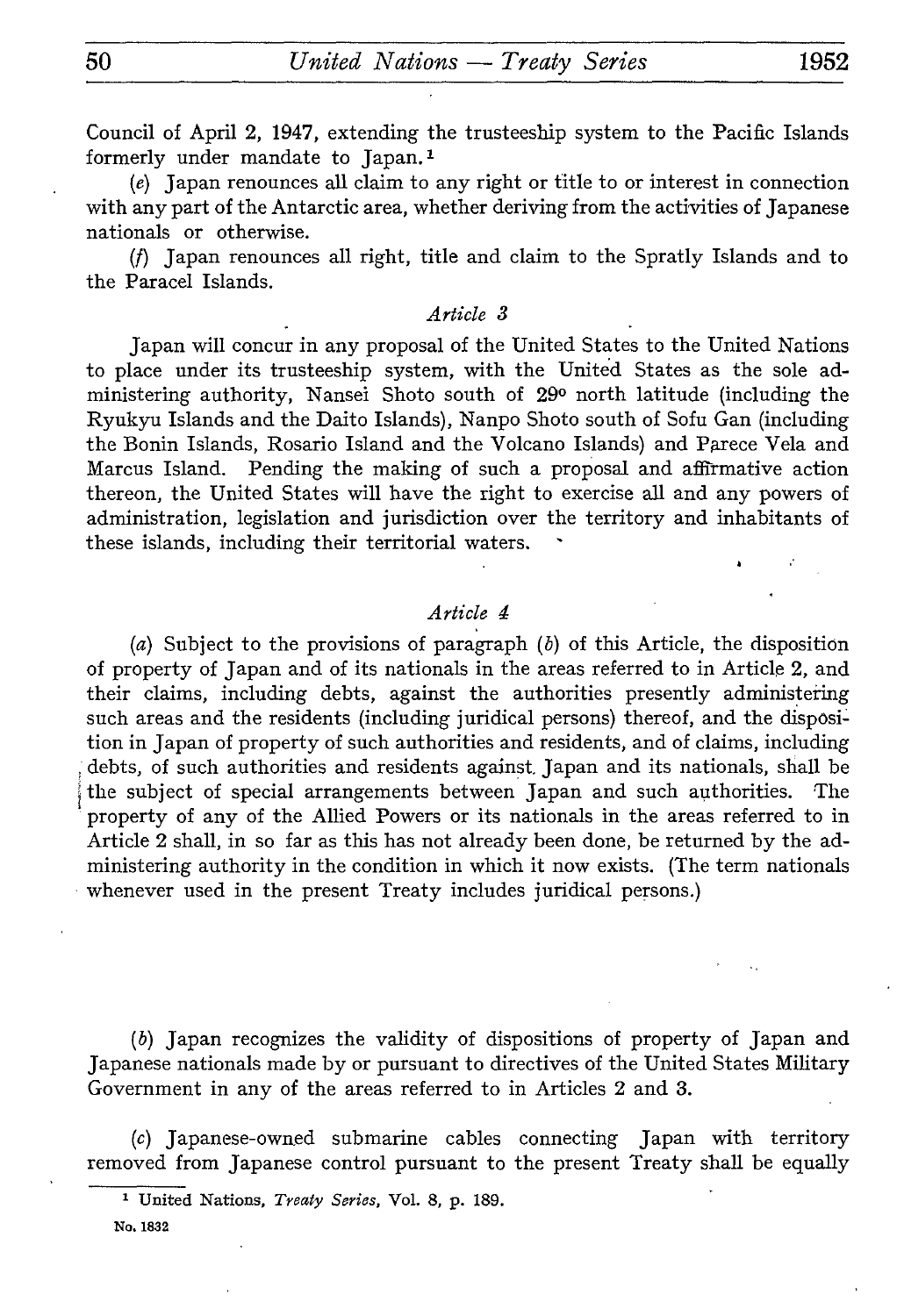divided, Japan retaining the Japanese terminal and adjoining half of the cable, and the detached territory the remainder of the cable and connecting terminal lacilities.

### *CHAPTER III*

#### **SECURITY**

#### *Article 5*

*(a)* Japan accepts the obligations set forth in Article 2 of the Charter of the United Nations, and in particular the obligations

(i) to settle its international disputes by peaceful means in such a manner that international peace and security, and justice, are not endangered ;

(ii) to refrain in its international relations from the threat or use 'of force against the territorial integrity or political independence of any State or in any other manner inconsistent with the Purposes of the United Nations ;

(iii) to give the United Nations every assistance in any action it takes in accordance with the Charter and to refrain from giving assistance to any State against which the United Nations may take preventive or enforcement action.

*(b)* The Allied Powers confirm that they will be guided by the principles of Article 2 of the Charter of the United Nations in their relations with Japan.

*(c)* The Allied Powers for their part recognize that Japan as as overeign nation possesses the inherent right of individual or collective self-defense referred to in Article 51 of the Charter of the United Nations and that Japan may voluntar ily enter into collective security arrangements.

### *Article 6*

*(a)* All occupation forces of the Allied Powers shall be withdrawn from Japan as soon as possible after the coming into force of the present Treaty, and in any case not later than 90 days thereafter. Nothing in this provision shall, however, prevent the stationing or retention of foreign armed forces in Japanese territory under or in consequence of any bilateral or multilateral agreements which have been or may be made between one or more of the Allied Powers, on the one hand, and Japan on the other.

*(b)* The provisions of Article 9 of the Potsdam Proclamation of July 26, 1945, dealing with the return of Japanese military forces to their homes, to the extent not already completed, will be carried out.

*(c)* All Japanese property for which compensation has not already been paid, which was supplied for the use of the occupation forces and which remains in the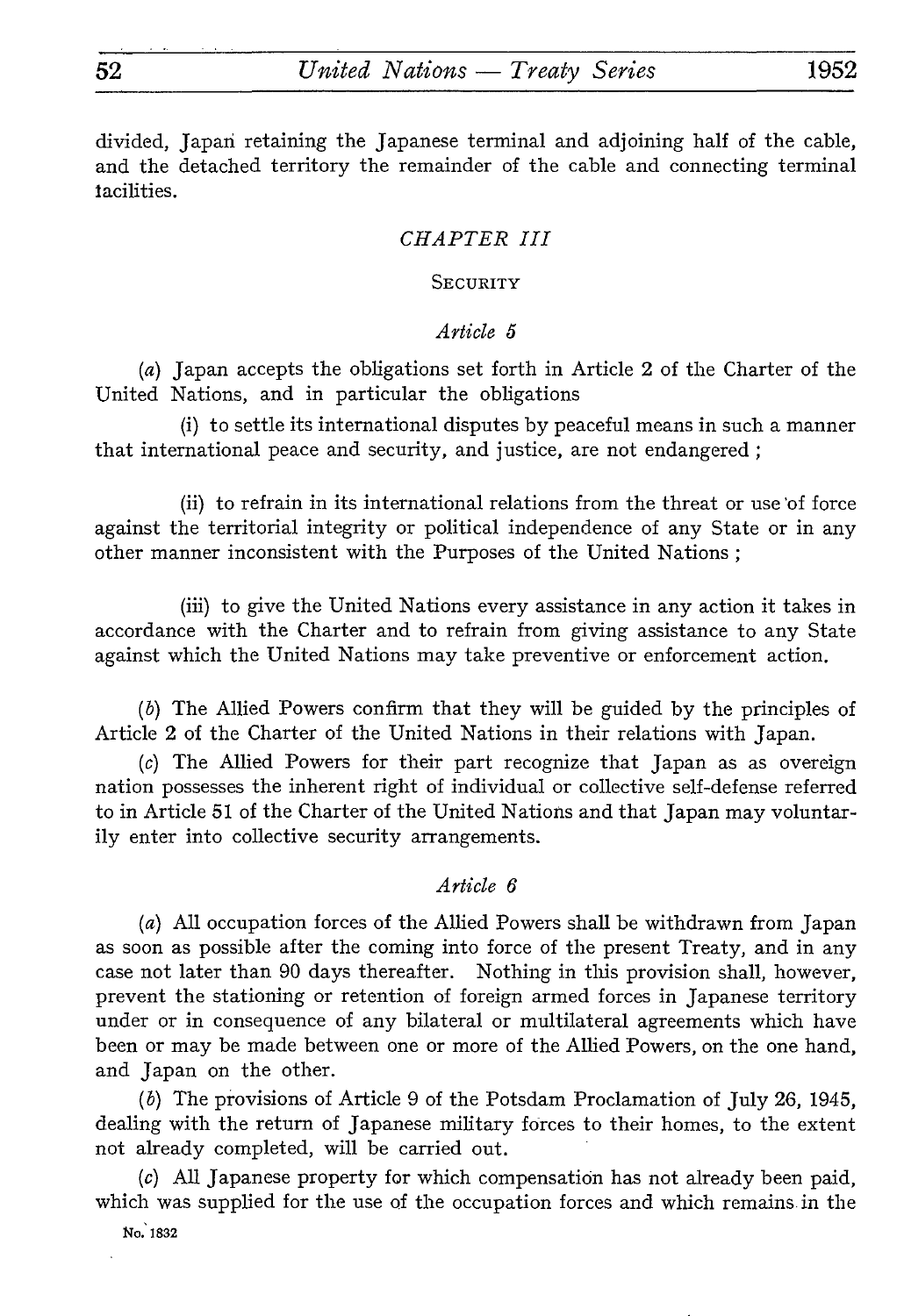possession of those forces at the time of the coming into force of the present Treaty, shall be returned to the Japanese Government within the same 90 days unless other arrangements are made by mutual agreement.

#### *CHAPTER IV*

#### POLITICAL AND ECONOMIC CLAUSES

#### *Article 7*

*(a)* Each of the Allied Powers, within one year after the present Treaty has come into force between it and Japan, will notify Japan which of its prewar bilateral treaties or conventions with Japan it wishes to continue in force or revive, and any treaties or conventions so notified shall continue in force or be revived subject only to such amendments as may be necessary to ensure conform ity with the present Treaty. The treaties and conventions so notified shall be considered as having been continued in force or revived three months after the date of notification and shall be registered with the Secretariat of the United Nations. All such treaties and conventions as to which Japan is not so notified shall be regarded as abrogated.

*(b)* Any notification made under paragraph *(a)* of this Article may except from the operation or revival of a treaty or convention any territory for the inter national relations of which the notifying Power is responsible, until three months after the date on which notice is given to Japan that such exception shall cease to apply.

#### *Article 8*

*(a)* Japan will recognize the full force of all treaties now or hereafter con cluded by the Allied Powers for terminating the state of war initiated on Septem ber 1, 1939, as well as any other arrangements by the Allied Powers for or in connection with the restoration of peace. Japan also accepts the arrangements made for terminating the former League of Nations and Permanent Court of International Justice.

*(b)* Japan renounces all such rights and interests as it may derive from being a signatory power of the Conventions of St. Germain-en-Laye of September 10, 1919,<sup>1</sup> and the Straits Agreement of Montreux of July 20, 1936,<sup>2</sup> and from

<sup>1</sup> League of Nations, *Treaty Series,* Vol. VII, p. 332. 8 League of Nations, *Treaty Series,* Vol. CLXXIII, p. 213.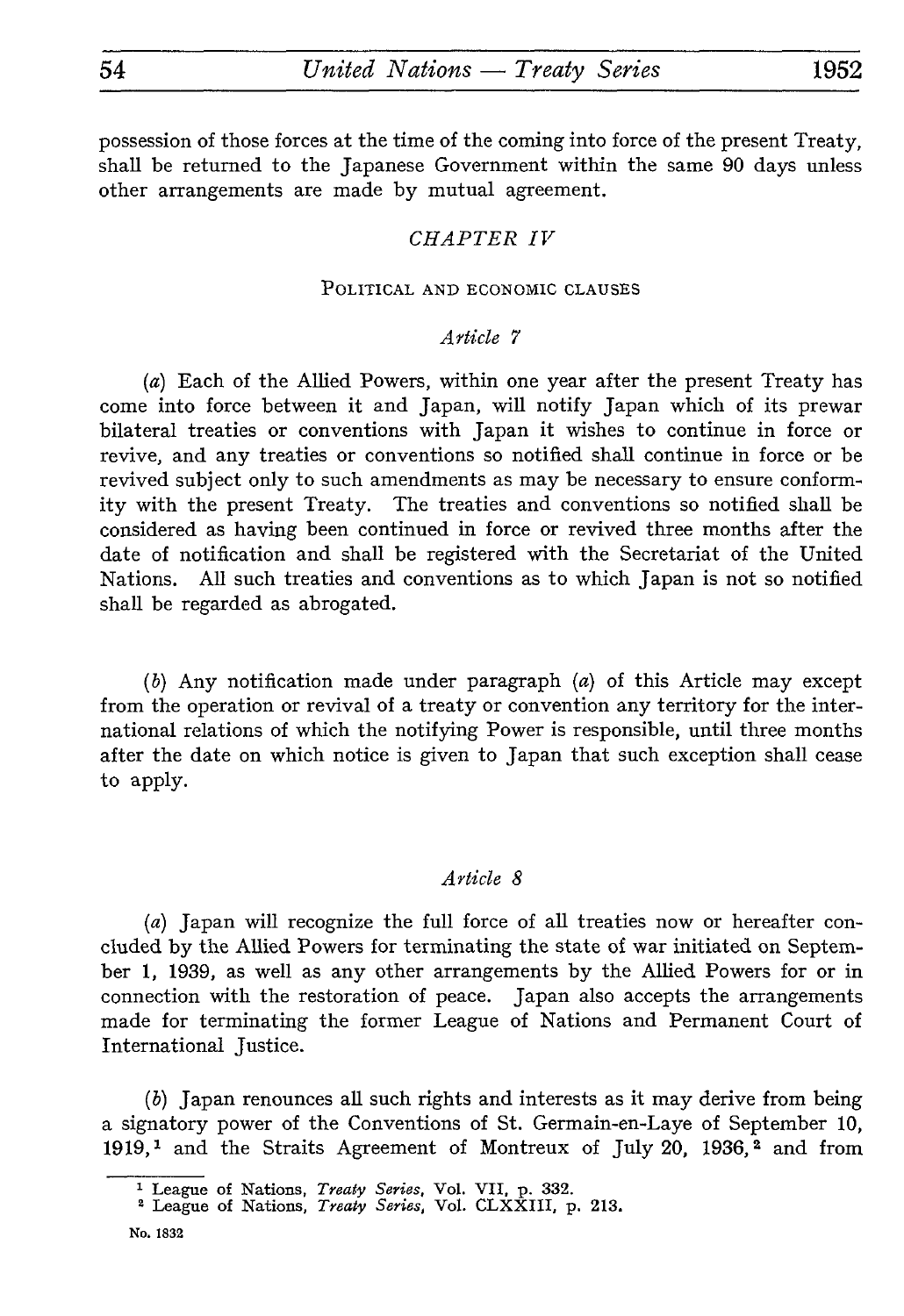Article 16 of the Treaty of Peace with Turkey signed at Lausanne on July 24, 1923. *<sup>1</sup>*

*(c)* Japan renounces all rights, titles and interests acquired under, and is discharged from all obligations resulting from, the Agreement between Germany and the Creditor Powers of January 20, 1930, 2 and its Annexes, including the Trust Agreement, dated May 17, 1930;<sup>3</sup> the Convention of January 20, 1930,<sup>4</sup> respecting the Bank for International Settlements ; and the Statutes of the Bank for International Settlements. Japan will notify to the Ministry of Foreign Affairs in Paris within six months of the first coming into force of the present Treaty its renunciation of the rights, title and interests referred to in this paragraph.

#### *Article 9*

Japan will enter promptly into negotiations with the Allied Powers so desiring for the conclusion of bilateral and multilateral agreements providing for the regulation or limitation of fishing and the conservation and development of fisheries on the high seas.

#### *Article 10*

Japan renounces all special rights and interests in China, including all benefits and privileges resulting from the provisions of the final Protocol signed at Peking on September 7, 1901, 5 and all annexes, notes and documents supplementary thereto, and agrees to the abrogation in respect to Japan of the said protocol, annexes, notes and documents.

#### *Article 11*

Japan accepts the judgments of the International Military Tribunal for the Far East and of other Allied War Crimes Courts both within and outside Japan, and will carry out the sentences imposed thereby upon Japanese nationals im prisoned in Japan. The power to grant clemency, to reduce sentences and to parole with respect to such prisoners may not be exercised except on the decision of the Government or Governments which imposed the sentence in each instance, and on the recommendation of Japan. In the case of persons sentenced by the Inter national Military Tribunal for the Far East, such power may not be exercised except on the decision of a majority of the Governments represented on the Tribunal, and on the recommendation of Japan.

<sup>&</sup>lt;sup>1</sup> League of Nations, *Treaty Series*, Vol. XXVIII, p. 11.<br><sup>2</sup> League of Nations, *Treaty Series*, Vol. CIV, p. 243.<br><sup>3</sup> League of Nations, *Treaty Series*, Vol. CIV, p. 328.<br><sup>4</sup> League of Nations, *Treaty Series*, Vol. C

<sup>&</sup>lt;sup>8</sup> De Martens : *Nouveau Recueil général de Traités*, deuxième série, tome XXXII, p. 94.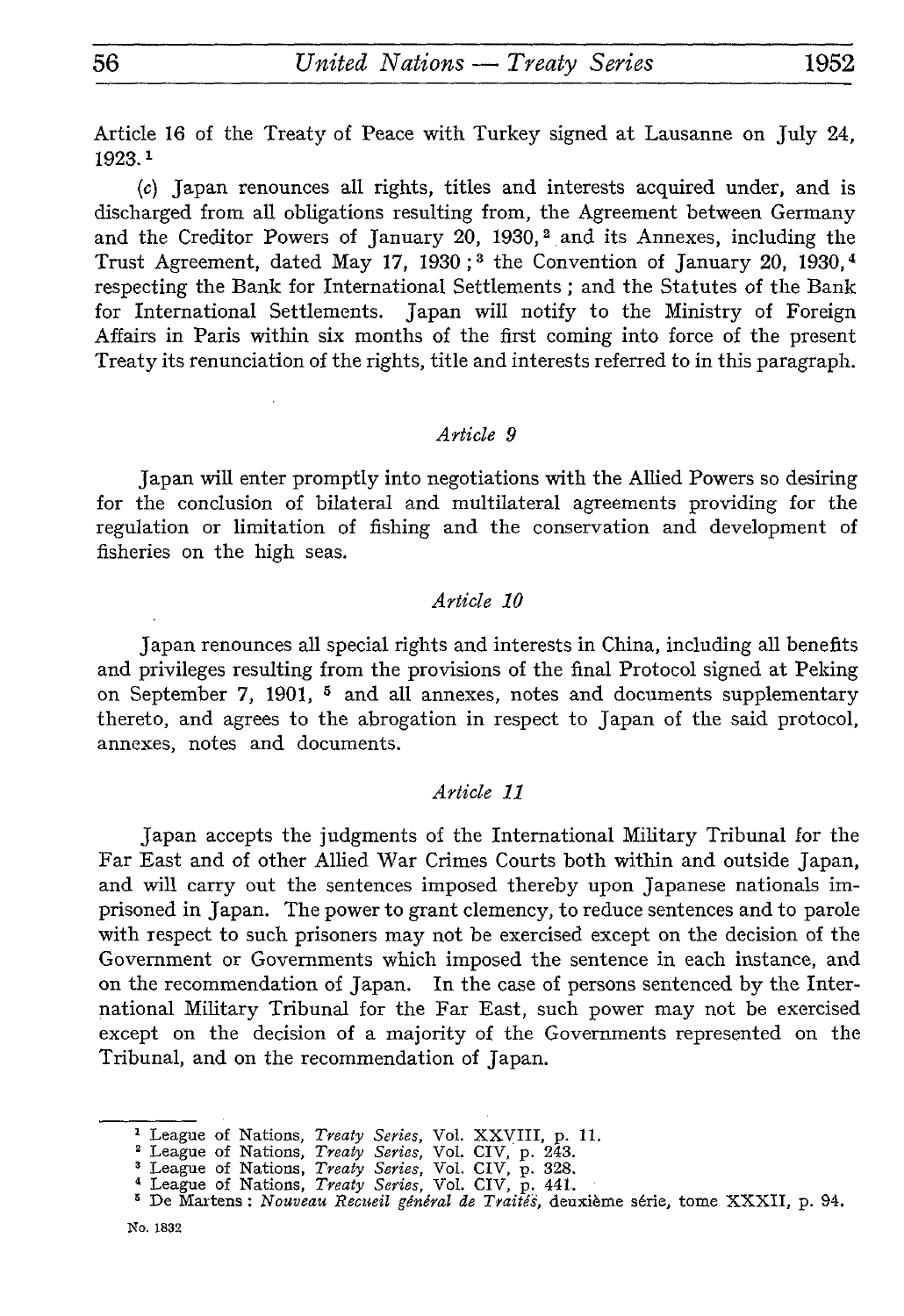#### *Article 12*

*(a)* Japan declares its readiness promptly to enter into negotiations for the conclusion with each of the Allied Powers of treaties or agreements to place their trading, maritime and other commercial relations on a stable and friendly basis.

(6) Pending the conclusion of the relevant treaty or agreement, Japan will, during a period of four years from the first coming into force of the present Treaty

- (1) accord to each of the Allied Powers, its nationals, products and vessels
	- (i) most-favored-nation treatment with respect to customs duties, charges, restrictions and other regulations on or in connection with the importation and exportation of goods ;
	- (ii) national treatment with respect to shipping, navigation and imported goods, and with respect to natural and juridical persons and their interests—such treatment to include all matters pertaining to the levying and collection of taxes, access to the courts, the making and performance of contracts, rights to property (tangible and intangible), participation in juridical entities constituted under Japanese law, and generally the conduct of all kinds of business and professional activities ;
- (2) ensure that external purchases and sales of Japanese state trading enter prises shall be based solely on commercial considerations.

*(c)* In respect to any matter, however, Japan shall be obliged to accord to an Allied Power national treatment, or most-favored-nation treatment, only to the extent that the Allied Power concerned accords Japan national treatment or mostfavored-nation treatment, as the case may be, in respect of the same matter. The reciprocity envisaged in the foregoing sentence shall be determined, in the case of products, vessels and juridical entities of, and persons domiciled in, any non-metropolitan territory of an Allied Power, and in the case of juridical entities of, and persons domiciled in, any state or province of an Allied Power having a federal government, by reference to the treatment accorded to Japan in such territory, state or province.

*(d)* In the application of this Article, a discriminatory measure shall not be considered to derogate from the grant of national or most-favored-nation treat ment, as the case may be, if such measure is based on an exception customarily provided for in the commercial treaties of the party applying it, or on the need to safeguard that party's external financial position or balance of payments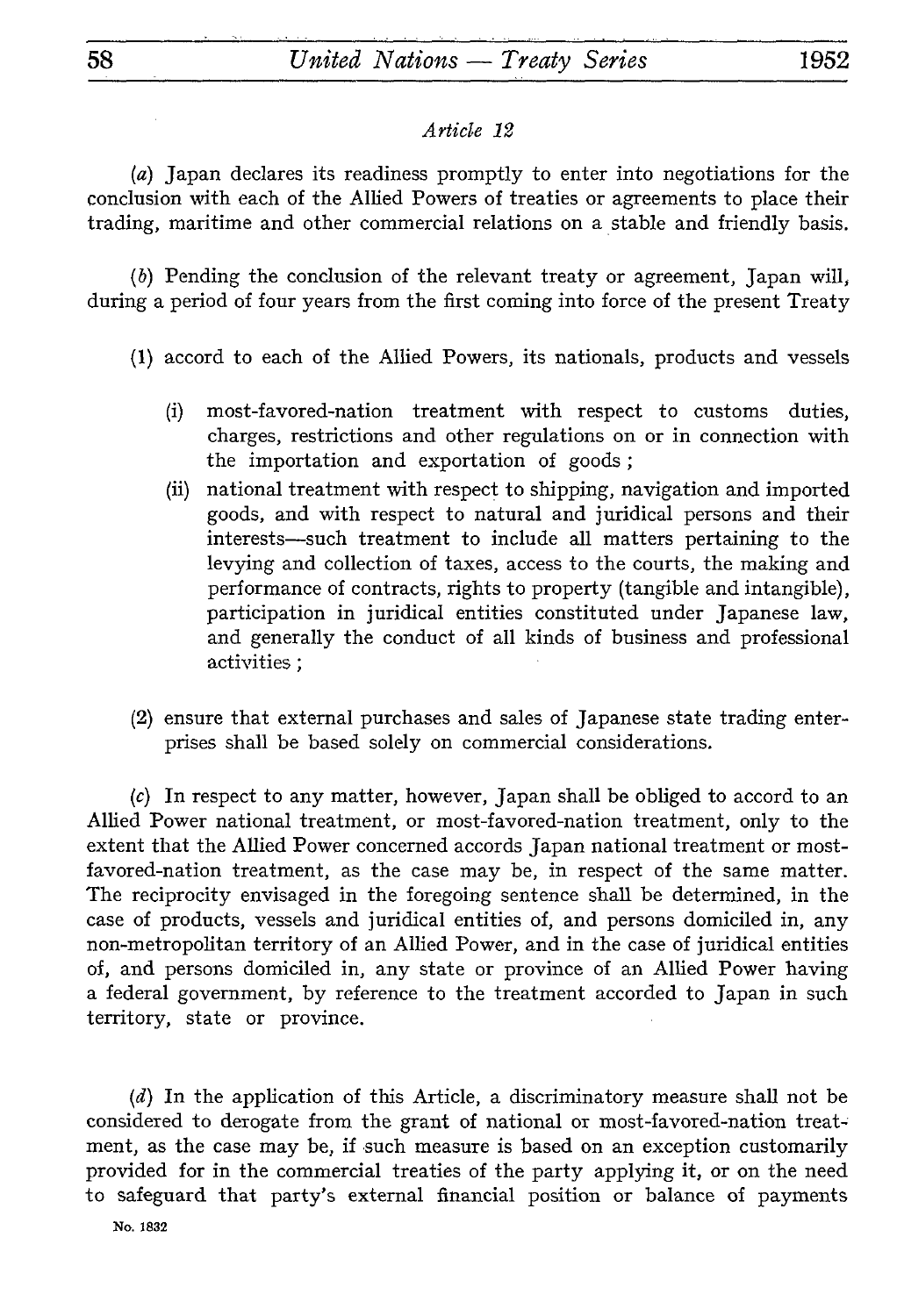(except in respect to shipping and navigation), or on the need to maintain its essential security interests, and provided such measure is proportionate to the circumstances and not applied in an arbitrary or unreasonable manner.

*(e)* Japan's obligations under this Article shall not be affected by the exercise of any Allied rights under Article 14 of the present Treaty ; nor shall the provisions of this Article be understood as limiting the undertakings assumed by Japan by virtue of Article 15 of the Treaty.

#### *Article 13*

*(a)* Japan will enter into negotiations with any of the Allied Powers, promptly upon the request of such Power or Powers, for the conclusion of bilateral or multi lateral agreements relating to international civil air transport.

*(V)* Pending the conclusion of such agreement or agreements, Japan will, during a period of four years from the first coming into force of the present Treaty, extend to such Power treatment not less favorable with respect to air-traffic rights and privileges than those exercised by any such Powers at the date of such coming into force, and will accord complete equality of opportunity in respect to the operation and development of air services.

*(c)* Pending its becoming a party to the Convention on International Civil Aviation<sup>1</sup> in accordance with Article 93 thereof, Japan will give effect to the provisions of that Convention applicable to the international navigation of aircraft, and will give effect to the standards, practices and procedures adopted as annexes to the Convention in accordance with the terms of the Convention.

#### *CHAPTER V*

#### CLAIMS AND PROPERTY

#### *Article là*

*(a)* It is recognized that Japan should pay reparations to the Allied Powers for the damage and suffering caused by it during the war. Nevertheless it is also recognized that the resources of Japan are not presently sufficient, if it is to

<sup>1</sup> United Nations, *Treaty Series,* Vol. 15, p. 295 ; Vol. 26, p. 420 ; Vol. 32, p. 402 ; Vol. 33. p. 352 ; Vol. 44, p. 346, and Vol. 51, p. 336.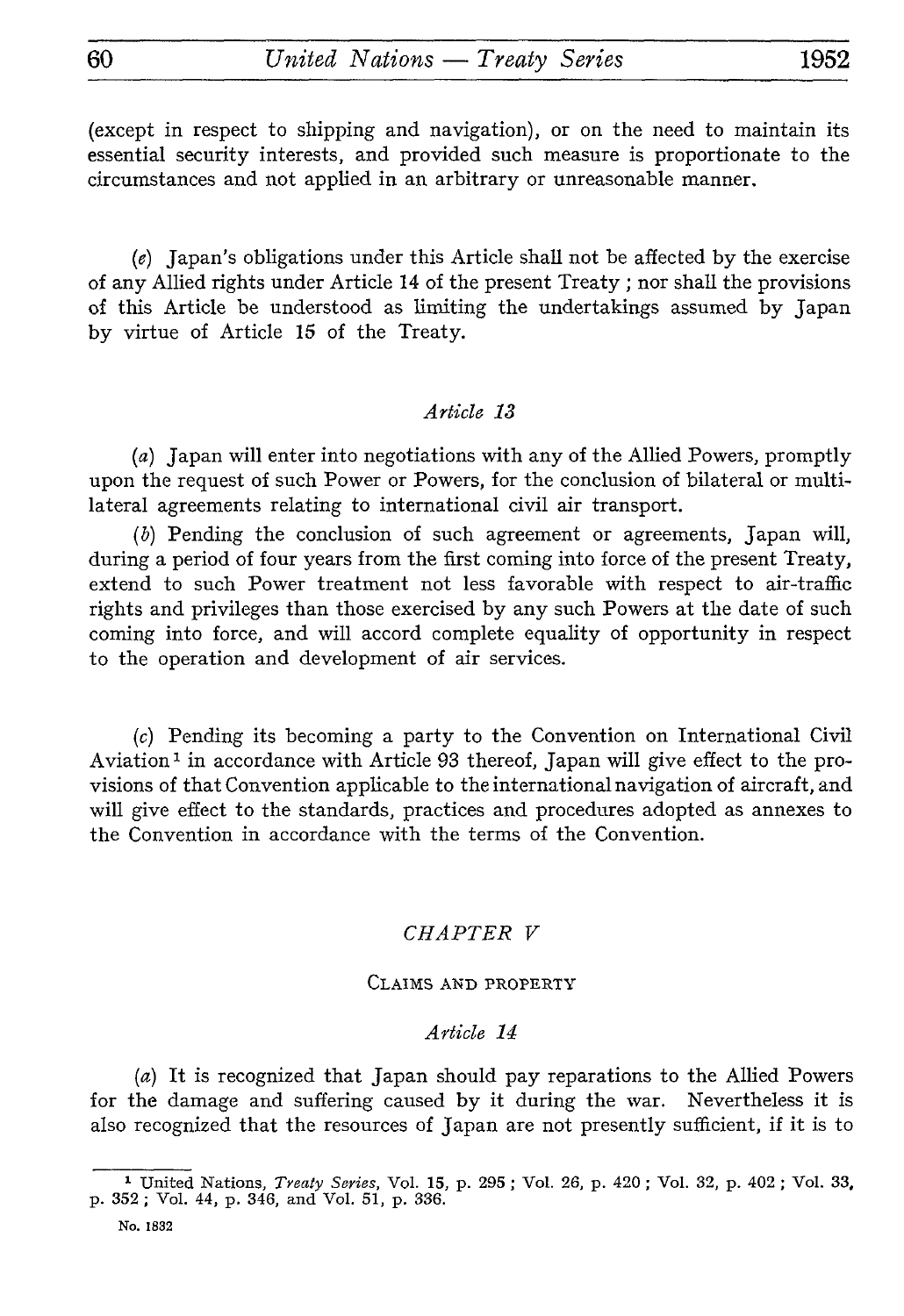maintain a viable economy, to make complete reparation for all such damage and suffering and at the same time meet its other obligations.

Therefore,

1. Japan will promptly enter into negotiations with Allied Powers so desiring, whose present territories were occupied by Japanese forces and damaged by Japan, with a view to assisting to compensate those countries for the cost of repairing the damage done, by making available the services of the Japanese people in produc tion, salvaging and other work for the Allied Powers in question. Such arrange ments shall avoid the imposition of additional liabilities on other Allied Powers, and, where the manufacturing of raw materials is called for, they shall be supplied by the Allied Powers in question, so as not to throw any foreign exchange burden upon Japan.

2. (I) Subject to the provisions of sub-paragraph (II) below, each of the Allied Powers shall have the right to seize, retain, liquidate or otherwise dispose of all property, rights and interests of

- (a) Japan and Japanese nationals,
- *(b)* persons acting for or on behalf of Japan or Japanese nationals, and
- *(c)* entities owned or controlled by Japan or Japanese nationals,

which on the first coming into force of the present Treaty were subject to its jurisdiction. The property, rights and interests specified in this sub-paragraph shall include those now blocked, vested or in the possession or under the control of enemy property authorities of Allied Powers, which belonged to, or were held or managed on behalf of, any of the persons or entities mentioned in *(a), (b)* or *(c)*  above at the time such assets came under the controls of such authorities.

(II) The following shall be excepted from the right specified in sub-para graph (I) above :

(i) property of Japanese natural persons who during the war resided with the permission of the Government concerned in the territory of one of the Allied Powers, other than territory occupied by Japan, except proper ty subjected to restrictions during the war and not released from such restrictions as of the date of the first coming into force of the present Treaty ;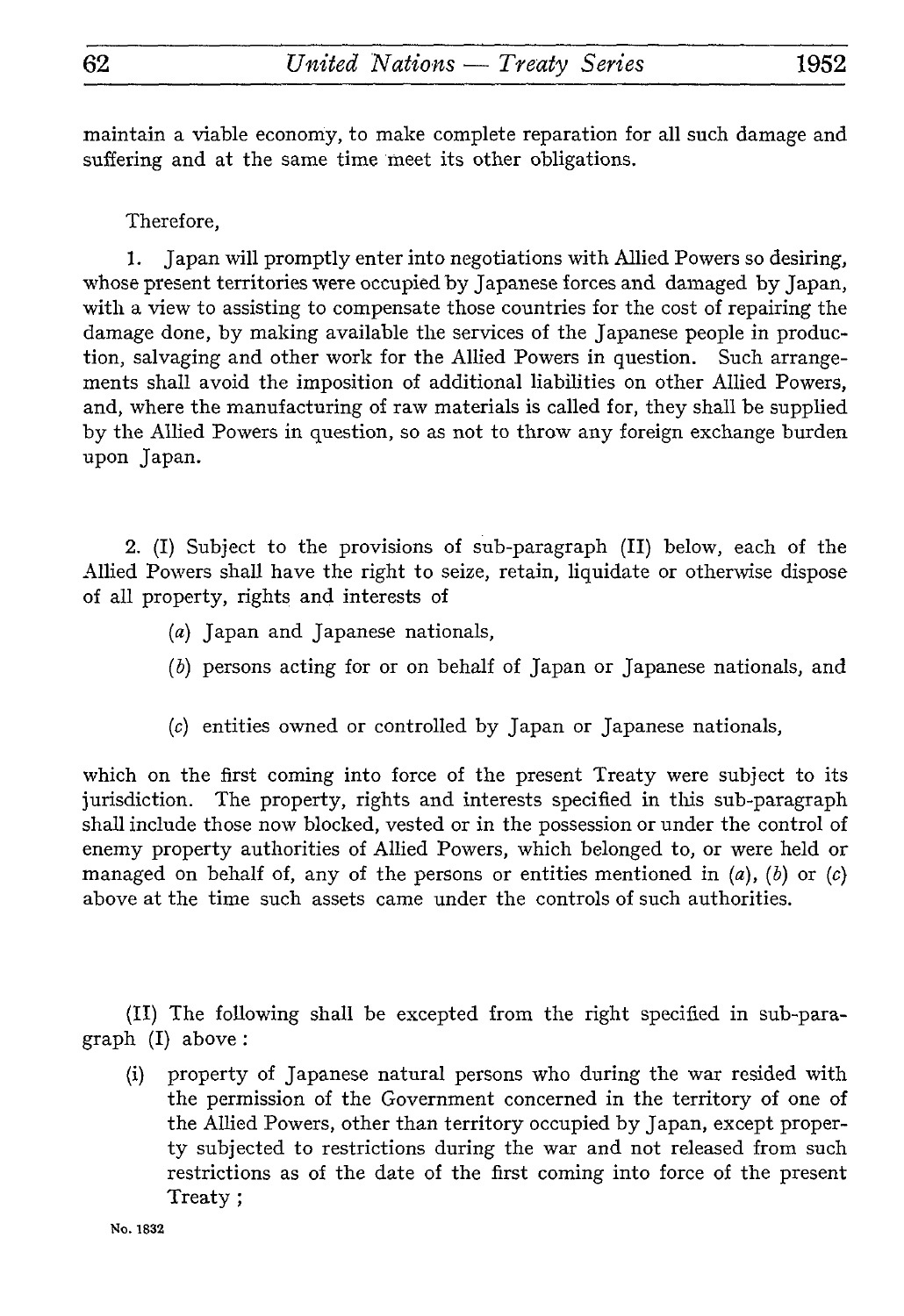- (ii) all real property, furniture and fixtures owned by the Government of Japan and used for diplomatic or consular purposes, and all personal furniture and furnishings and other private property not of an investment nature which was normally necessary for the carrying out of diplomatic and consular functions, owned by Japanese diplomatic and consular personnel ;
- (iii) property belonging to religious bodies or private charitable institutions and used exclusively for religious or charitable purposes ;
- (iv) property, rights and interests which have come within its jurisdiction in consequence of the resumption of trade and financial relations sub sequent to September 2, 1945, between the country concerned and Japan, except such as have resulted from transactions contrary to the laws of the Allied Power concerned ;
- (v) obligations of Japan or Japanese nationals, any right, title or interest in tangible property located in Japan, interests in enterprises organized under the laws of Japan, or any paper evidence thereof ; provided that this exception shall only apply to obligations of Japan and its nationals expressed in Japanese currency.

(Ill) Property referred to in exceptions (i) through (v) above shall be returned subject to reasonable expenses for its preservation and administration. If any such property has been liquidated the proceeds shall be returned instead.

(IV) The right to seize, retain, liquidate or otherwise dispose of property as provided in sub-paragraph (I) above shall be exercised in accordance with the laws of the Allied Power concerned, and the owner shall have only such rights as may be given him by those laws.

(V) The Allied Powers agree to deal with Japanese trademarks and literary and artistic property rights on a basis as favorable to Japan as circumstances ruling in each country will permit.

*(b)* Except as otherwise provided in the present Treaty, the Allied Powers waive all reparations claims of the Allied Powers, other claims of the Allied Powers and their nationals arising out of any actions taken by Japan and its nationals in the course of the prosecution of the war, and claims of the Allied Powers for direct military costs of occupation.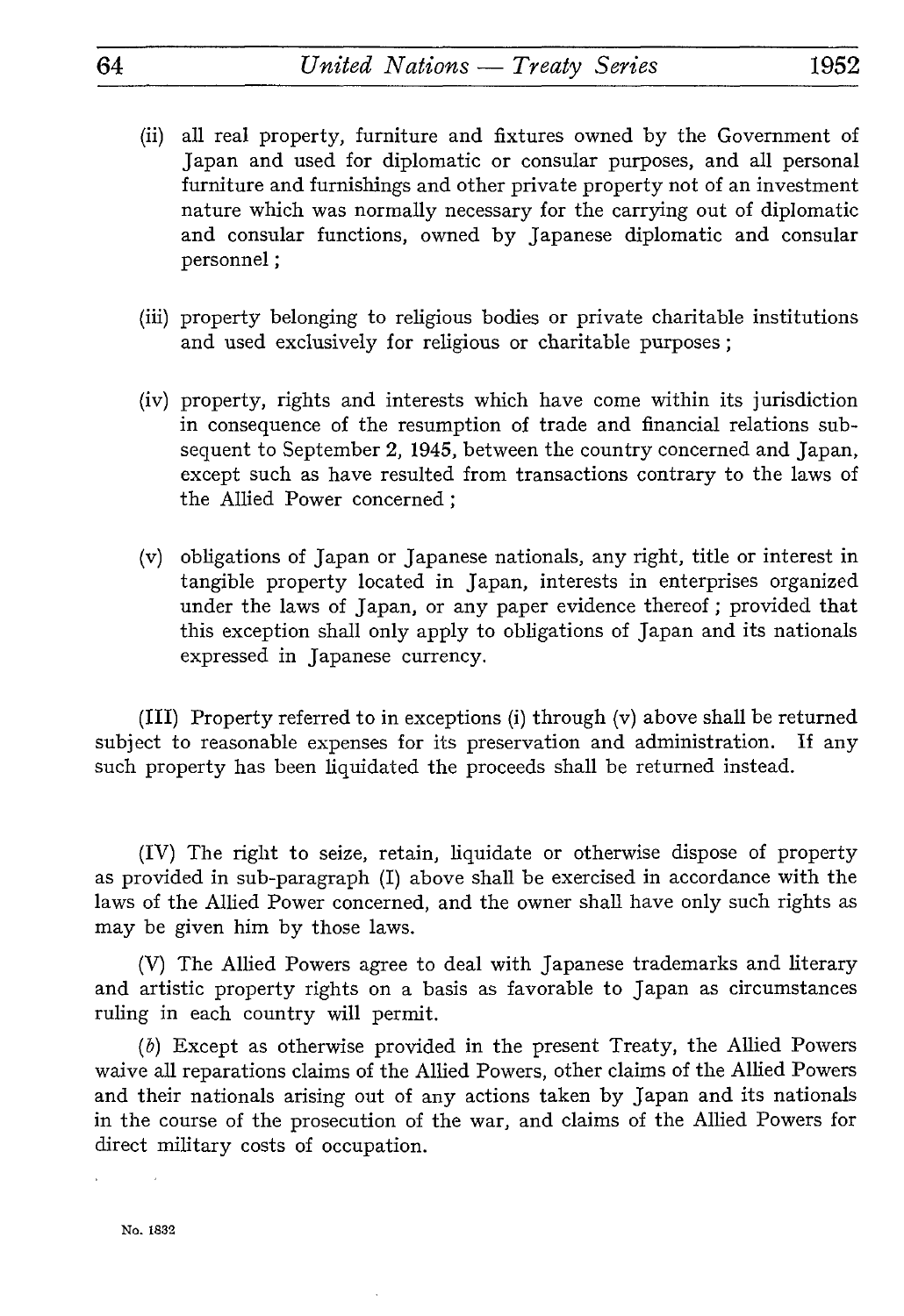*(a)* Upon application made within nine months of the coming into force of the present Treaty between Japan and the Allied Power concerned, Japan will, within six months of the date of such application, return the property, tangible and intangible, and all rights or interests of any kind in Japan of each Allied Power and its nationals which was within Japan at any time between December 7, 1941, and September 2, 1945, unless the owner has freely disposed thereof without duress or fraud. Such property shall be returned free of all encumbrances and charges to which it may have become subject because of the war, and without any charges for its return. Property whose return is not applied for by or on behalf of the owner or by his Government within the prescribed period may be disposed of by the Japanese Government as it may determine. In cases where such property was within Japan on December 7, 1941, and cannot be returned or has suffered injury or damage as a result of the war, compensation will be made on terms not less favorable than the terms provided in the draft Allied Powers Property Compensation Law approved by the Japanese Cabinet on July 13, 1951.

*(b)* With respect to industrial property rights impaired during the war, Japan will continue to accord to the Allied Powers and their nationals benefits no less than those heretofore accorded by Cabinet Orders No. 309 effective September 1, 1949, No. 12 effective January 28, 1950, and No. 9 effective February 1, 1950, all as now amended, provided such nationals have applied for such benefits within the time limits prescribed therein.

(c) (i) Japan acknowledges that the literary and artistic property rights which existed in Japan on December 6, 1941, in respect to the published and unpublished works of the Allied Powers and their nationals have continued in force since that date, and recognizes those rights which have arisen, or but for the war would have arisen, in Japan since that date, by the operation of any conven tions and agreements to which Japan was a party on that date, irrespective of whether or not such conventions or agreements were abrogated or suspended upon or since the outbreak of war by the domestic law of Japan or of the Allied Power concerned.

(ii) Without the need for application by the proprietor of the right and without the payment of any fee or compliance with any other formality, the period from December 7, 1941, until the coming into force of the present Treaty between Japan and the Allied Power concerned shall be excluded from the running of the normal term of such rights ; and such period, with an additional period of six months, shall be excluded from the time within which a literary work must be translated into Japanese in order to obtain translating rights in Japan.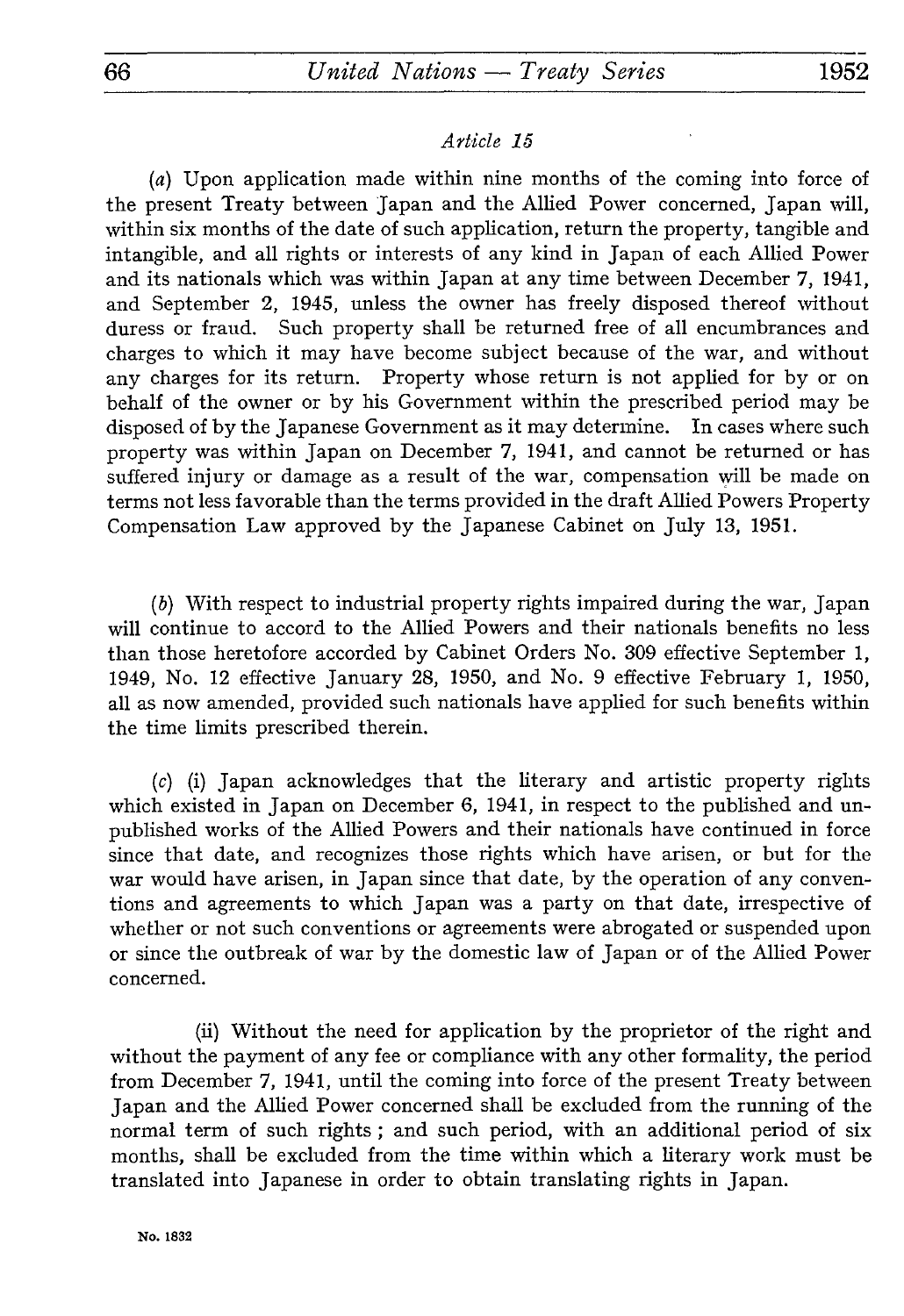#### *Article 16*

As an expression of its desire to indemnify those members of the armed forces of the Allied Powers who suffered undue hardships while prisoners of war of Japan, Japan will transfer its assets and those of its nationals in countries which were neutral during the war, or which were at war with any of the Allied Powers, or, at its option, the equivalent of such assets, to the International Committee of the Red Cross which shall liquidate such assets and distribute the resultant fund to appropriate national agencies, for the benefit of former prisoners of war and their families on such basis as it may determine to be equitable. The categories of assets described in Article 14 *(a)* 2(11) (ii) through (v) of the present Treaty shall be excepted from transfer, as well as assets of Japanese natural persons not residents of Japan on the first coming into force of the Treaty. It is equally understood that the transfer provision of this Article has no application to the 19,770 shares in the Bank for International Settlements presently owned by Japanese financial institutions.

#### *Article 17*

*(a)* Upon the request of any of the Allied Powers, the Japanese Government shall review and revise in conformity with international law any decision or order of the Japanese Prize Courts in cases involving ownership rights of nationals of that Allied Power and shall supply copies of all documents comprising the records of these cases, including the decisions taken and orders issued. In any case in which such review or revision shows that restoration is due, the provisions of Article 15 shall apply to the property concerned.

*(b)* The Japanese Government shall take the necessary measures to enable nationals of any of the Allied Powers at any time within one year from the coming into force of the present Treaty between Japan and the Allied Power concerned to submit to the appropriate Japanese authorities for review any judgment given by a Japanese court between December 7, 1941, and such coming into force, in any proceedings in which any such national was unable to make adequate presentation of his case either as plaintiff or defendant. The Japanese Government shall provide that, where the national has suffered injury by reason of any such judgment, he shall be restored in the position in which he was before the judgment was given or shall be afforded such relief as may be just and equitable in the circumstances.

#### *Article 18*

*(a)* It is recognized that the intervention of the state of war has not affected the obligation to pay pecuniary debts arising out of obligations and contracts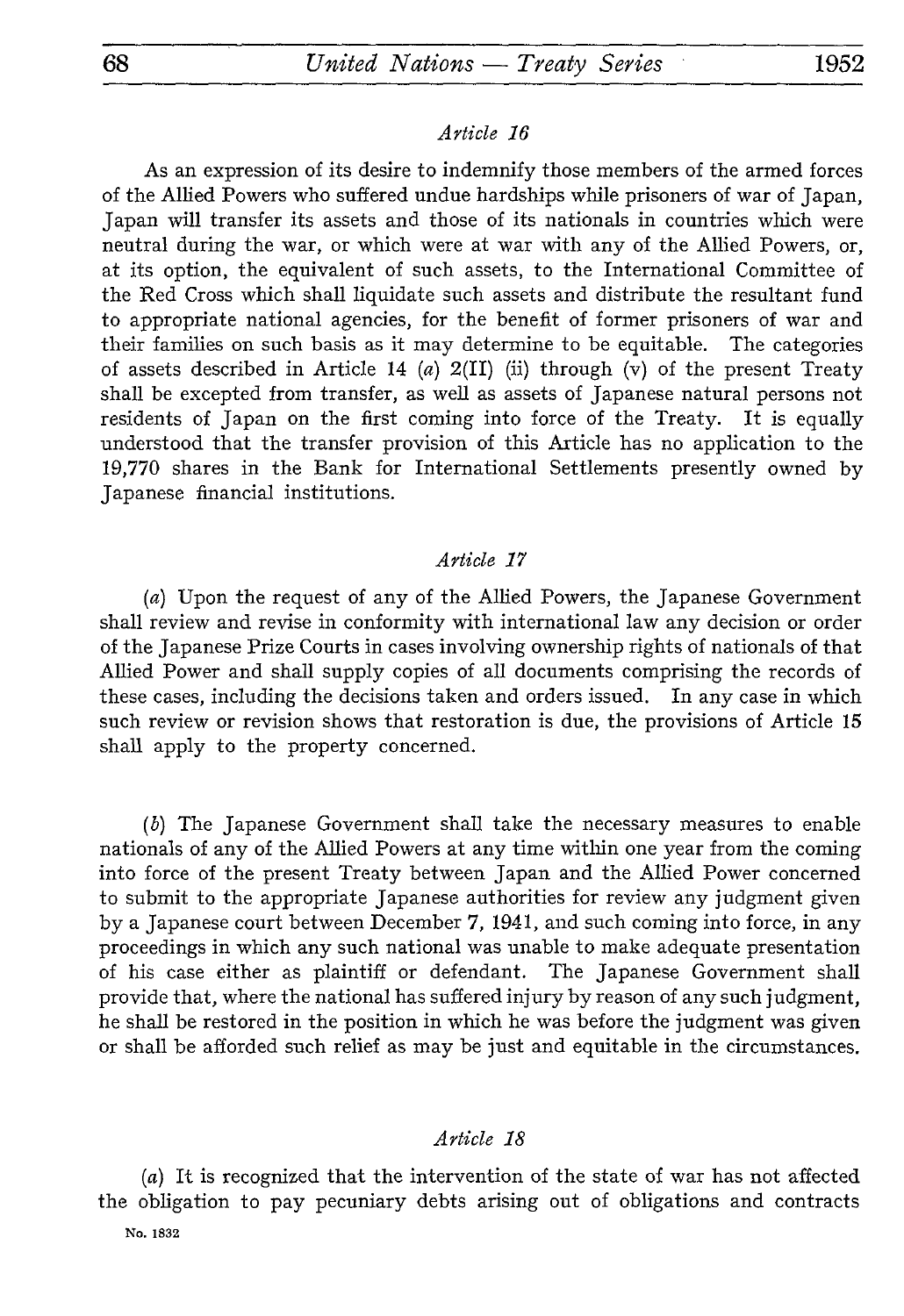(including those in respect of bonds) which existed and rights which were acquired before the existence of a state of war, and which are due by the Government or nationals of Japan to the Government or nationals of one of the Allied Powers, or are due by the Government or nationals of one of the Allied Powers to the Government or nationals of Japan. The intervention of a state of war shall The intervention of a state of war shall equally not be regarded as affecting the obligation to consider on their merits claims for loss or damage to property or for personal injury or death which arose before the existence of a state of war, and which may be presented or re-presented by the Government of one of the Allied Powers to the Government of Japan, or by the Government of Japan to any of the Governments of the Allied Powers. The provisions of this paragraph are without prejudice to the rights conferred by Article 14.

*(b)* Japan affirms its liability for the prewar external debt of the Japanese State and for debts of corporate bodies subsequently declared to be liabilities of the Japanese State, and expresses its intention to enter into negotiations at an early date with its creditors with respect to the resumption of payments on those debts ; to encourage negotiations in respect to other prewar claims and obligations ; and to facilitate the transfer of sums accordingly.

#### *Article 19*

*(a)* Japan waives all claims of Japan and its nationals against the Allied Powers and their nationals arising out of the war or out of actions taken because of the existence of a state of war, and waives all claims arising from the presence, operations or actions of forces or authorities of any of the Allied Powers in Japanese territory prior to the coming into force of the present Treaty.

*(b)* The foregoing waiver includes any claims arising out of actions taken by any of the Allied Powers with respect to Japanese ships between September 1, 1939, and the coming into force of the present Treaty, as well as any claims and debts arising in respect to Japanese prisoners of war and civilian internees in the hands of the Allied Powers, but does not include Japanese claims specifically recognized in the laws of any Allied Power enacted since September 2, 1945.

*(c)* Subject to reciprocal renunciation, the Japanese Government also re nounces all claims (including debts) against Germany and German nationals on behalf of the Japanese Government and Japanese nationals, including inter governmental claims and claims for loss or damage sustained during the war, but excepting *(a)* claims in respect of contracts entered into and rights acquired before September 1, 1939, and *(b)* claims arising out of trade and financial relations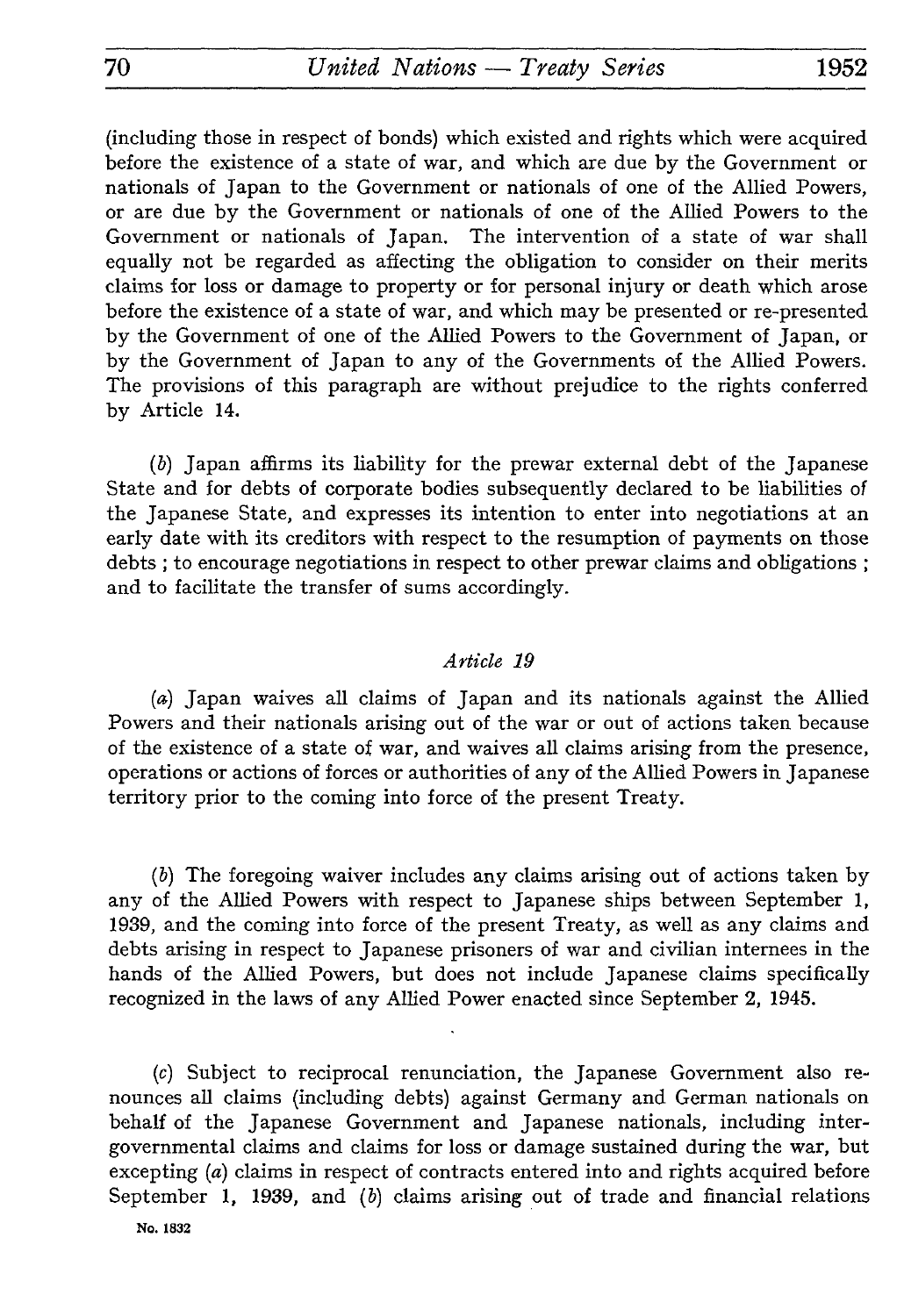between Japan and Germany after September 2, 1945. Such renunciation shall not prejudice actions taken in accordance with Articles 16 and 20 of the present Treaty.

*(d)* Japan recognizes the validity of all acts and omissions done during the period of occupation under or in consequence of directives of the occupation authorities or authorized by Japanese law at that time, and will take no action subjecting Allied nationals to civil or criminal liability arising out of such acts or omissions.

#### *Article 20*

Japan will take all necessary measures to ensure such disposition of German assets in Japan as has been or may be determined by those powers entitled under the Protocol of the proceedings of the Berlin Conference of 1945 to dispose of those assets, and pending the final disposition of such assets will be responsible for the conservation and administration thereof.

#### *Article 21*

Notwithstanding the provisions of Article 25 of the present Treaty, China shall be entitled to the benefits of Articles 10 and  $14(a)2$ ; and Korea to the benefits of Articles 2, 4, 9 and 12 of the present Treaty.

#### *CHAPTER VI*

#### SETTLEMENT OF DISPUTES

#### *Article 22*

If in the opinion of any Party to the present Treaty there has arisen a dispute concerning the interpretation or execution of the Treaty, which is not settled by reference to a special claims tribunal or by other agreed means, the dispute shall, at the request of any party thereto, be referred for decision to the International Court of Justice. Japan and those Allied Powers which are not already parties to the Statute of the International Court of Justice<sup>1</sup> will deposit with the Registrar of the Court, at the time of their respective ratifications of the present Treaty, and in conformity with the resolution of the United Nations Security Council, dated October 15, 1946,<sup>2</sup> a general declaration accepting the jurisdiction, without special agreement, of the Court generally in respect to all disputes of the character referred to in this Article.

<sup>1</sup> League of Nations, *Treaty Series,* Vol. VI, p. 390.

<sup>2</sup>*Official Records of the Security Council,* first year, second series, No. 19, p. 467.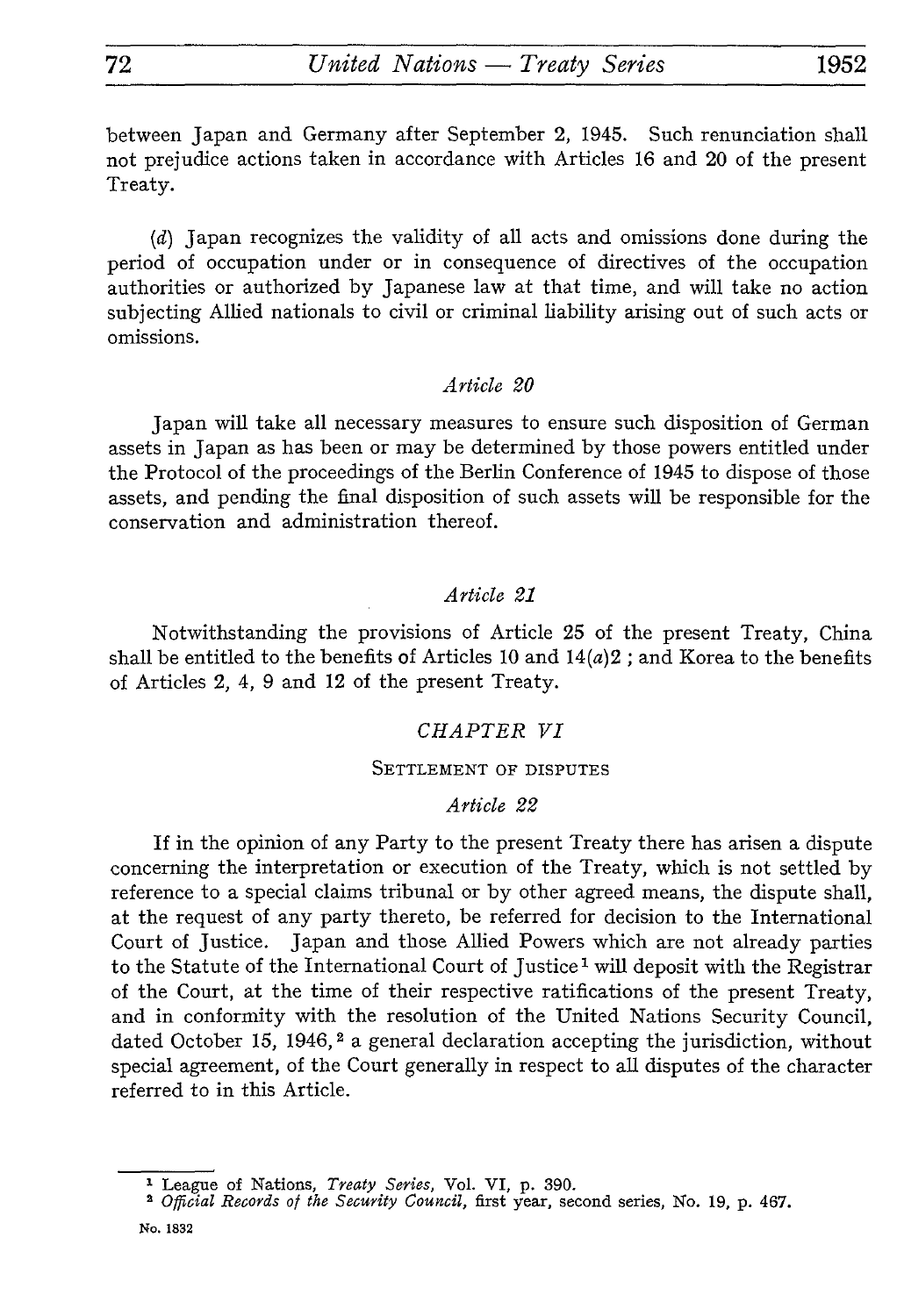## *CHAPTER VII*

#### FINAL CLAUSES

#### *Article 23*

*(a)* The present Treaty shall be ratified by the States which sign it, including Japan, and will come into force for all the States which have then ratified it, when instruments of ratification have been deposited by Japan and by a majority, including the United States of America as the principal occupying Power, of the following States, namely Australia, Canada, Ceylon, France, Indonesia, the Kingdom of the Netherlands, New Zealand, Pakistan, the Republic of the Philip pines, the United Kingdom of Great Britain and Northern Ireland, and the United States of America. The present Treaty shall come into force for each State which subsequently ratifies it, on the date of the deposit of its instrument of ratification.

(&) If the Treaty has not come into force within nine months after the date of the deposit of Japan's ratification, any State which has ratified it may bring the Treaty into force between itself and Japan by a notification to that effect given to the Governments of Japan and the United States of America not later than three years after the date of deposit of Japan's ratification.

#### *Article 24*

All instruments of ratification shall be deposited with the Government of the United States of America which will notify all the signatory States of each such deposit, of the date of the coming into force of the Treaty under paragraph *(a)* of Article 23, and of any notifications made under paragraph *(b)* of Article 23.

#### *Article 25*

For the purposes of the present Treaty the Allied Powers shall be the States at war with Japan, or any State which previously formed a part of the territory of a State named in Article 23, provided that in each case the State concerned has signed and ratified the Treaty. Subject to the provisions of Article 21, the present Treaty shall not confer any rights, titles or benefits on any State which is not an Allied Power as herein defined ; nor shall any right, title or interest of Japan be deemed to be diminished or prejudiced by any provision of the Treaty in favor of a State which is not an Allied Power as so defined.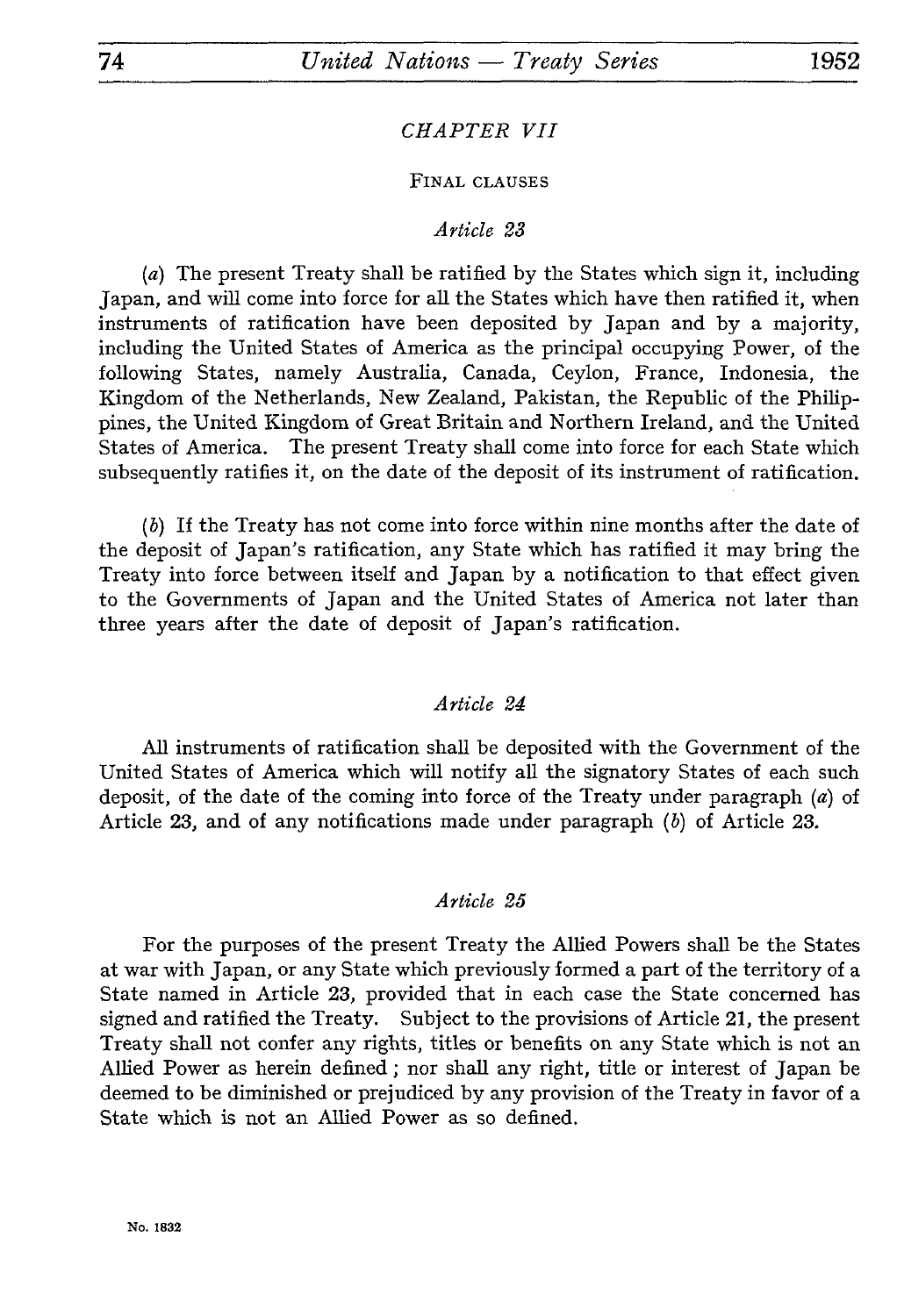Japan will be prepared to conclude with any State which signed or adhered to the United Nations Declaration of January 1, 1942,<sup>1</sup> and which is at war with Japan, or with any State which previously formed a part of the territory of a State named in Article 23, which is not a signatory of the present Treaty, a bilateral Treaty of Peace on the same or substantially the same terms as are provided for in the present Treaty, but this obligation on the part of Japan will expire three years after the first coming into force of the present Treaty. Should Japan make a peace settlement or war claims settlement with any State granting that State greater advantages than those provided by the present Treaty, those same advan tages shall be extended to the parties to the present Treaty.

#### *Article 27*

The present Treaty shall be deposited in the archives of the Government of the United States of America which shall furnish each signatory State with a certified copy thereof.

<sup>1</sup> League of Nations, *Treaty Series,* Vol. CCIV, p. 381.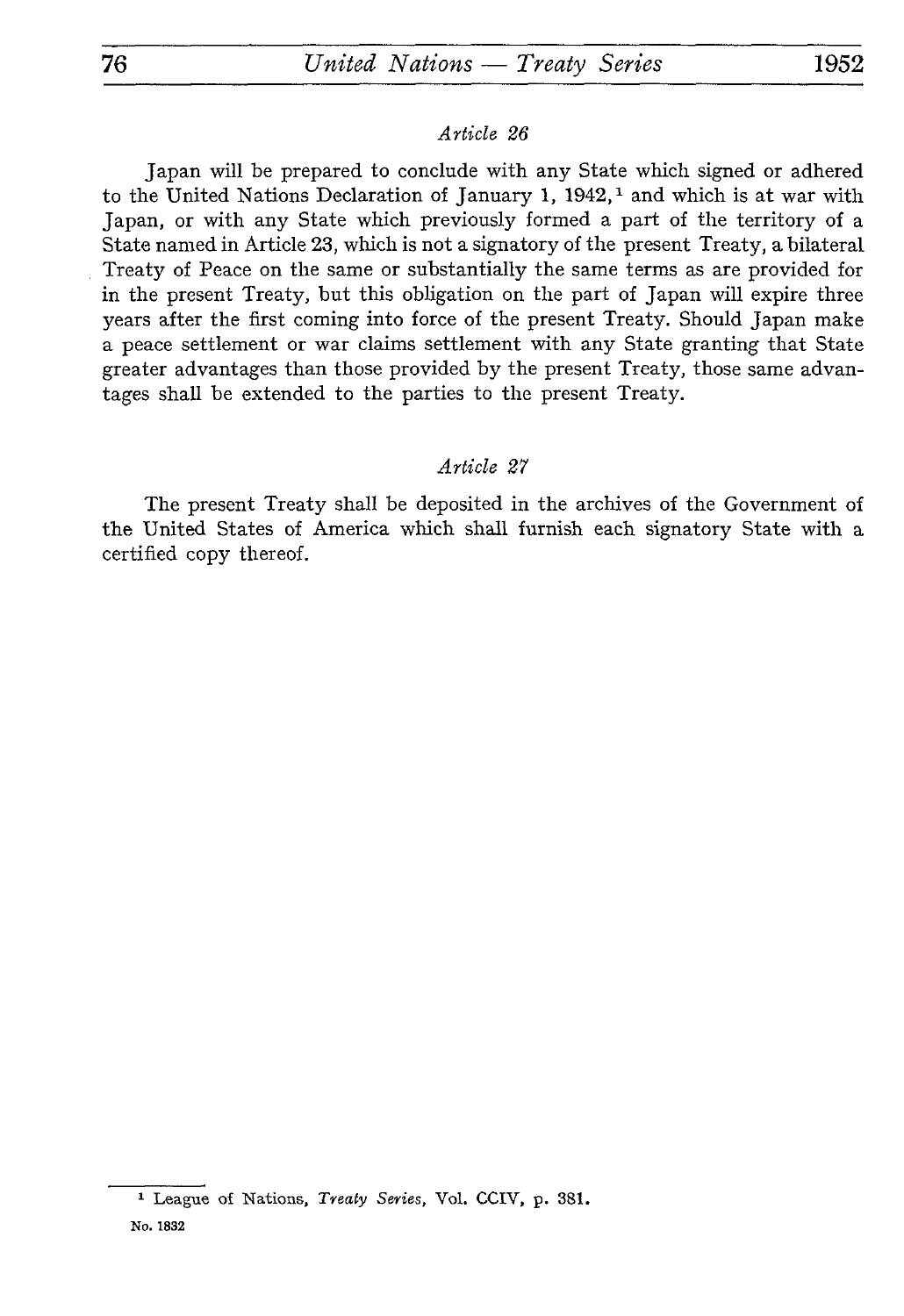IN FAITH WHEREOF the undersigned Plenipotentiaries have signed the present Treaty.

DONE at the city of San Francisco this eighth day of September 1951, in the English, French, and Spanish languages, all being equally authentic, and in the Japanese language.

EN FOI DE QUOI, les Plénipotentiaires soussignés ont apposé leur signature au bas du présent Traité.

FAIT en la ville de San-Francisco, ce huitième jour du mois de septembre 1951, en langues anglaise, française et espagnole, toutes faisant également foi, ainsi qu'en langue japonaise.

EN FE DE LO CUAL los infrascritos Plenipotenciarios firman el presente Tratado.

 $\sim$ 

Несно en la ciudad de San Francisco, el ocho de Septiembre de 1951, en los idiomas inglés, francés y español, todos de igual autenticidad, y en el idioma japonés.

| に日本 語に より作成した。 | ス<br>$\frac{1}{4}$<br>ン語に<br>より、並び | $\boldsymbol{z}$<br>英語、<br>フラ<br>ンス語及び | पी<br>て、<br>Ö۹<br>としく正文であ | $\mathsf{B}$<br>ĮC<br>サ<br>$\bullet$<br>7<br>ラ<br>Y,<br>رية<br>ス | 九百五十一年九月八 |  | 約に署名した。 | 名の全権委員は、<br>この条 | 以上の証拠として、<br>$\overline{F}$ |
|----------------|------------------------------------|----------------------------------------|---------------------------|------------------------------------------------------------------|-----------|--|---------|-----------------|-----------------------------|
|----------------|------------------------------------|----------------------------------------|---------------------------|------------------------------------------------------------------|-----------|--|---------|-----------------|-----------------------------|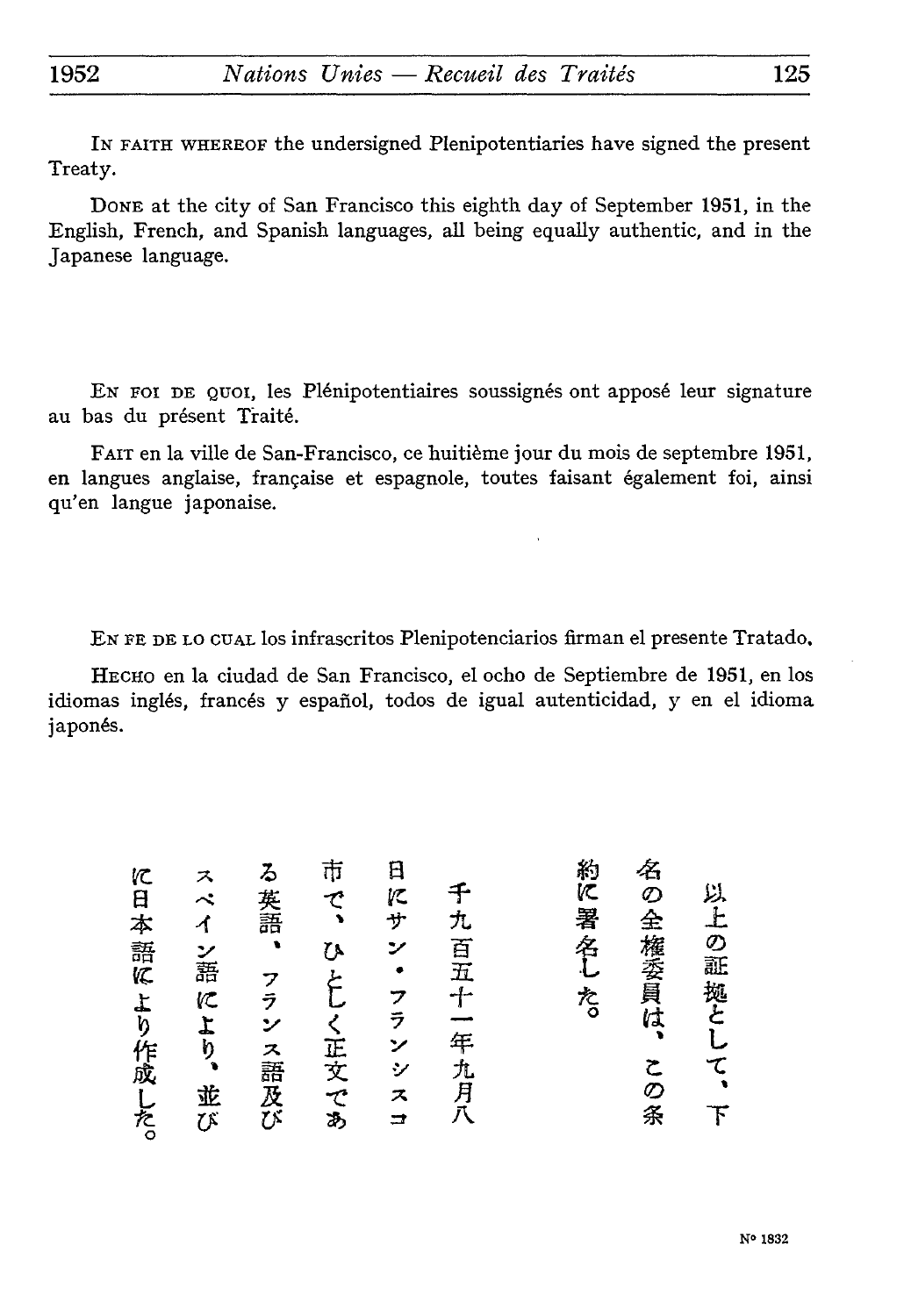FOR ARGENTINA: POUR L'ARGENTINE: FOR LA ARGENTINA: アルゼンティンのために

Hippolito 7 laz

FOR AUSTRALIA: POUR L'AUSTRALIE:<br>POR AUSTRALIA: **オーストラリアのために** 

ophra sa

FOR THE KINGDOM OF BELGIUM: POUR LE ROYAUME DE BELGIQUE: POR EL REINO DE BELGICA:<br>ベルギー王国のために

ok<br>Poul not Von<br>Silvers

FOR BOLIVIA: POUR LA BOLIVIE: POR BOLIVIA:<br>ボリヴィアのために

Lahat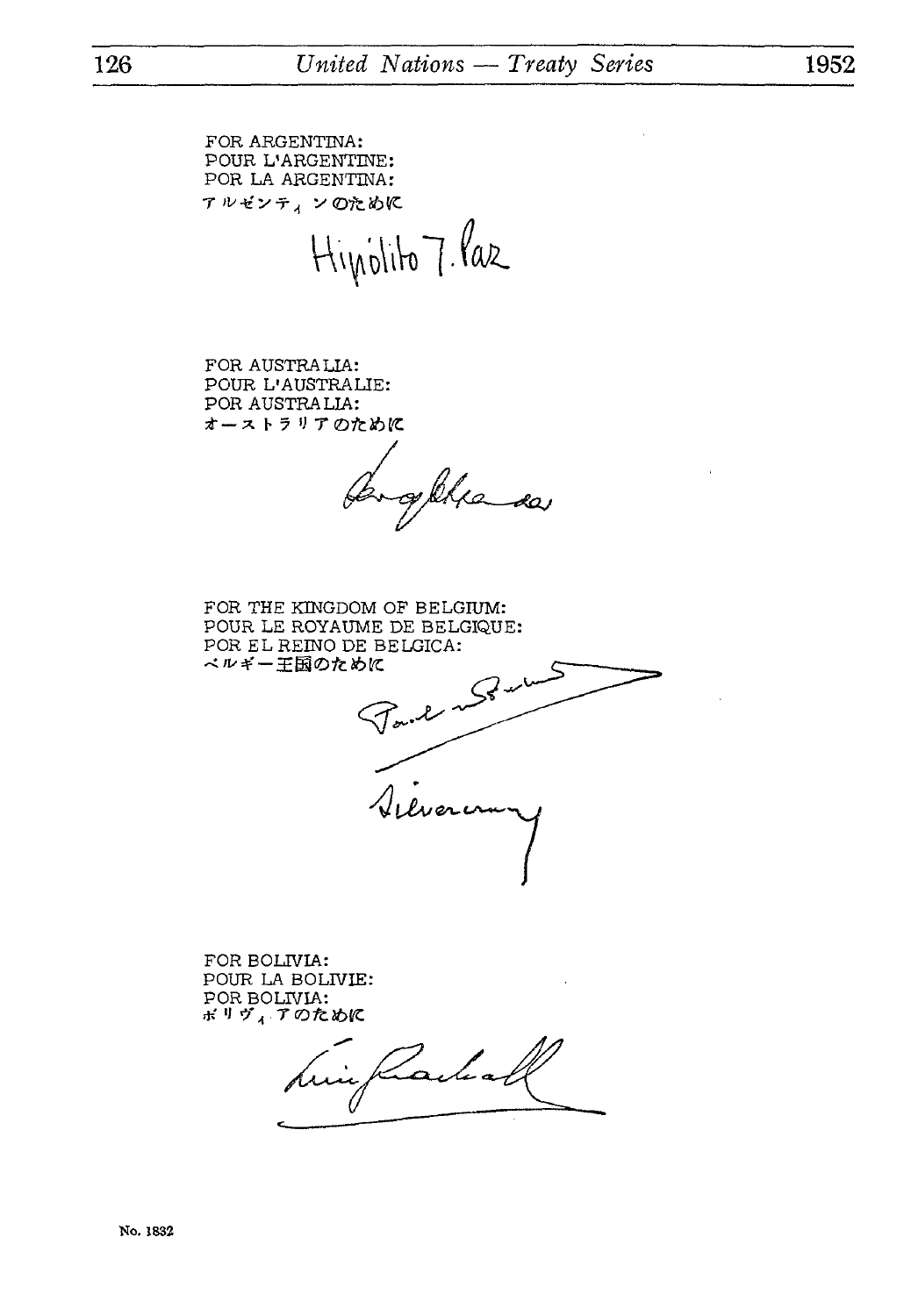FOR BRAZIL: POUR LE BRESIL: POR EL BRASIL: ブラジルのために

مە  $\mathcal{A}$ . de

FOR CAMBODIA: POUR LE CAMBODGE: POR CAMBODGE: カンボディアのために

FOR CANADA: POUR LE CANADA: POR EL CANADA: カナダのために

Cestre Bleaum

FOR CEYLON: POUR CEYLAN: POR CEILAN: セイロンのために

Regissors پہند<br>د

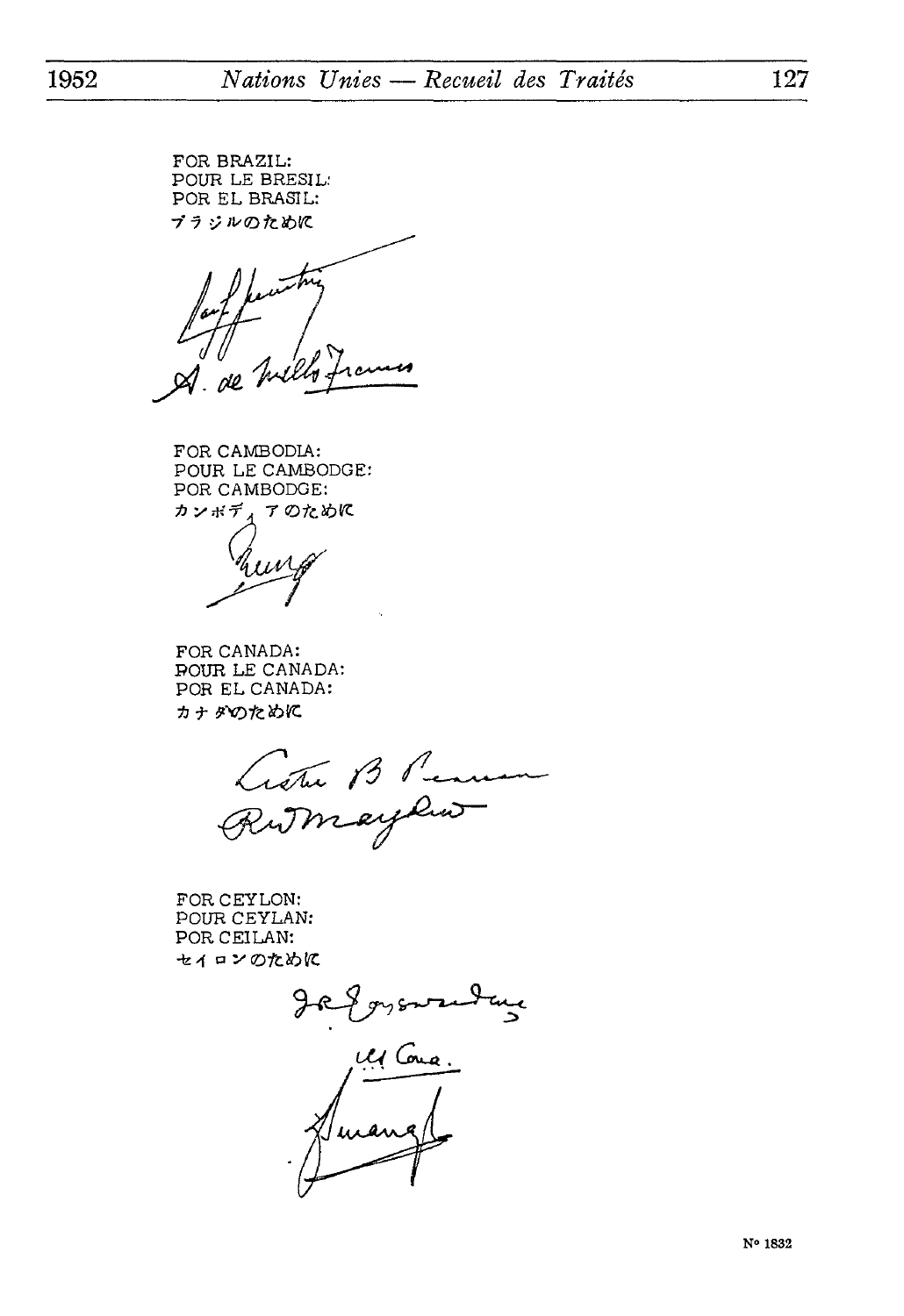FOR CHILE: POUR LE CHILI: POR CHILE: チリのために

حلى صَلَّىسًا

FOR COLOMBIA: POUR LA COLOMBIE POR COLOMBIA: シ ビア のために lasaur Jebaslian Official

FOR COSTA RICA: POUR COSTA-RICA: POR COSTA RICA: コスタ・リカのために

annumo  $\mathcal{W}$ لمحتف rever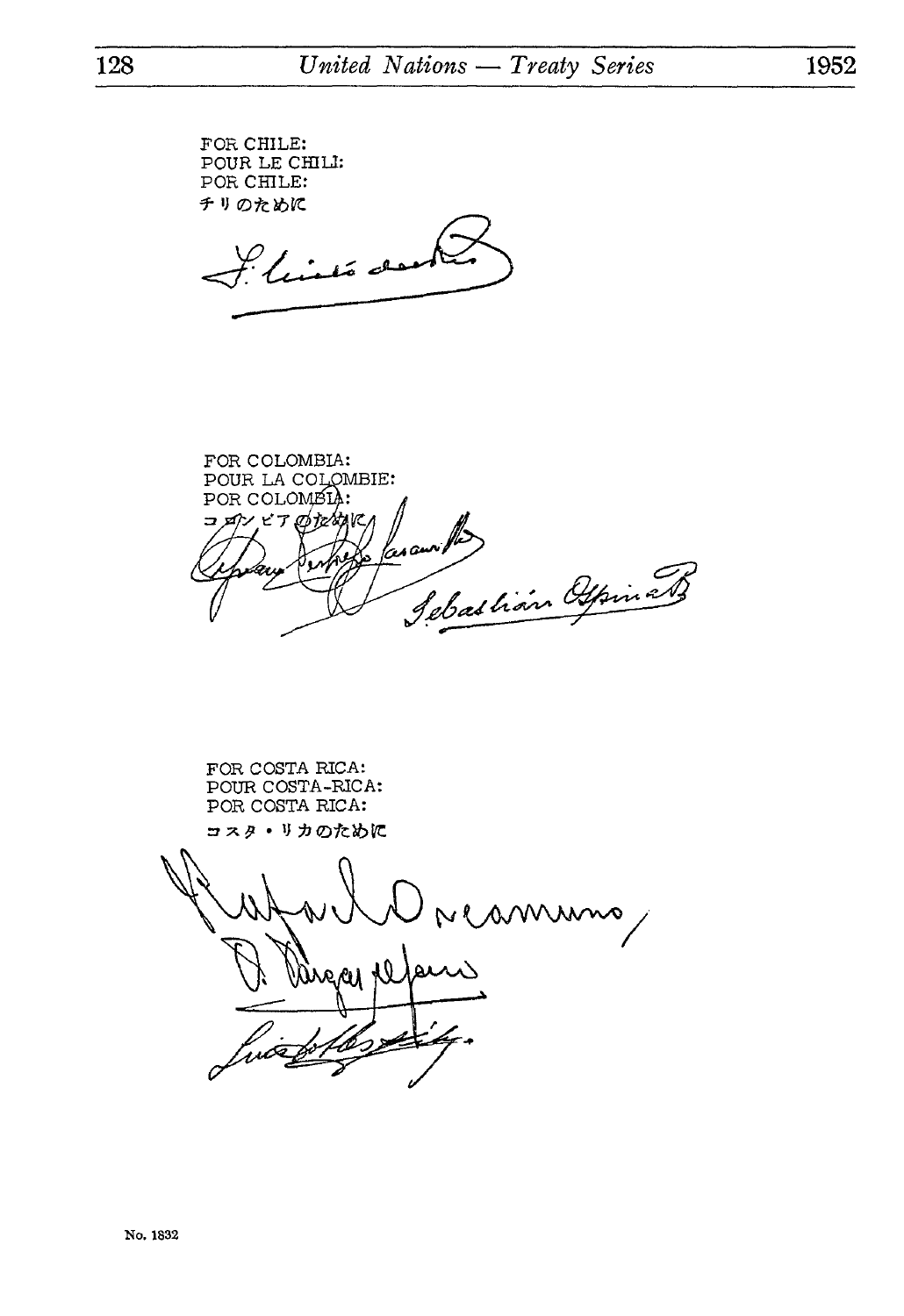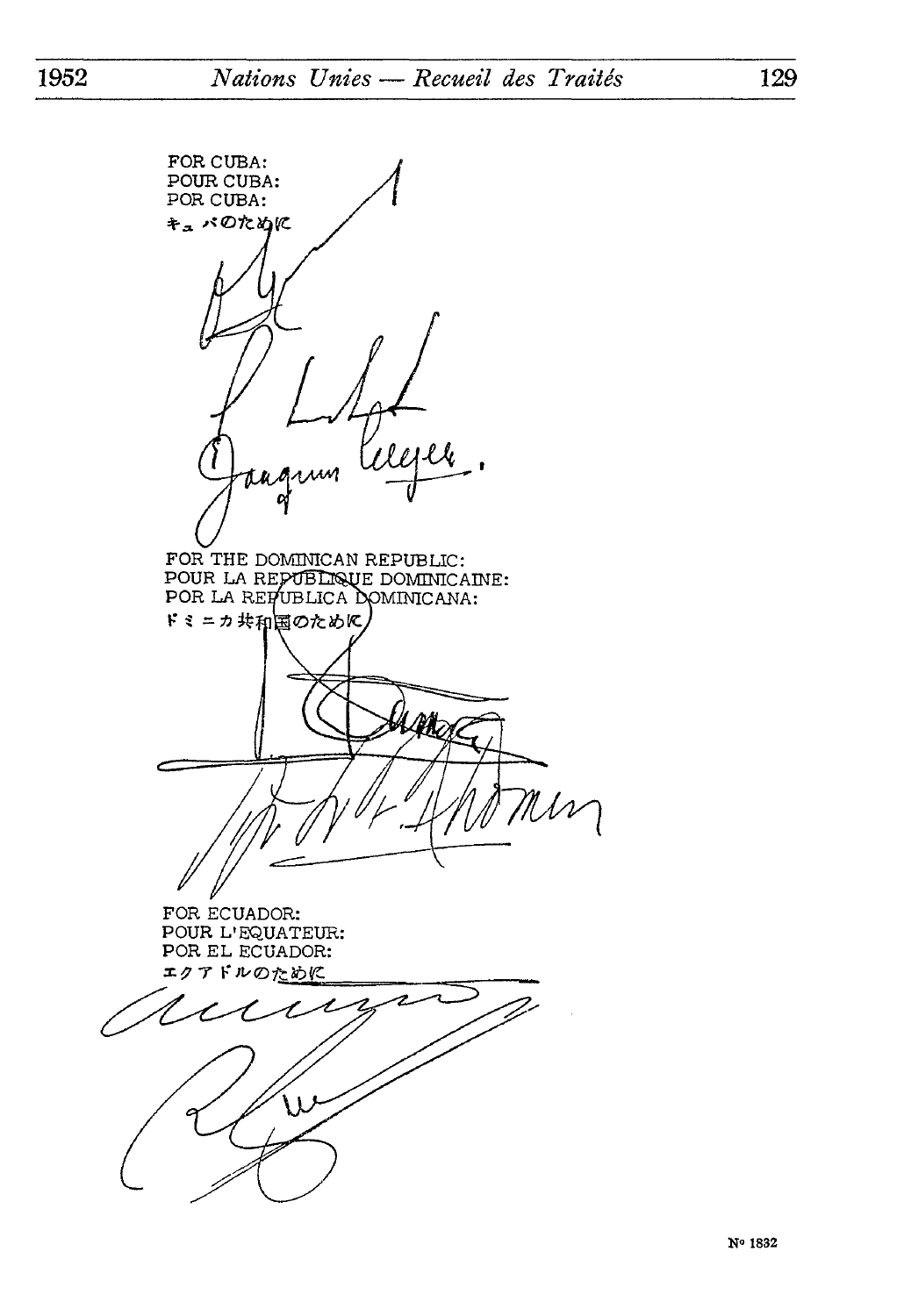FOR EGYPT: POUR L'EGYPTE: POR EGIPTO: エジプトのために Kamel. A. Radem FOR EL SALVADOR: POUR LE SALVADOR: POR EL SALVADOR:<br>サルヴァ, ドルのために l0 + Kri Time Pix acPatan FOR ETHIOPIA: POUR L'ETmOPIE: POR ETIOPIA:<br>エテ<sub>ィ</sub> オピアのために BINUSA FOR FRANCE: POUR LA FRANCE: POR FRANCIA: フランスのために

Lehenney<br>145 Jores J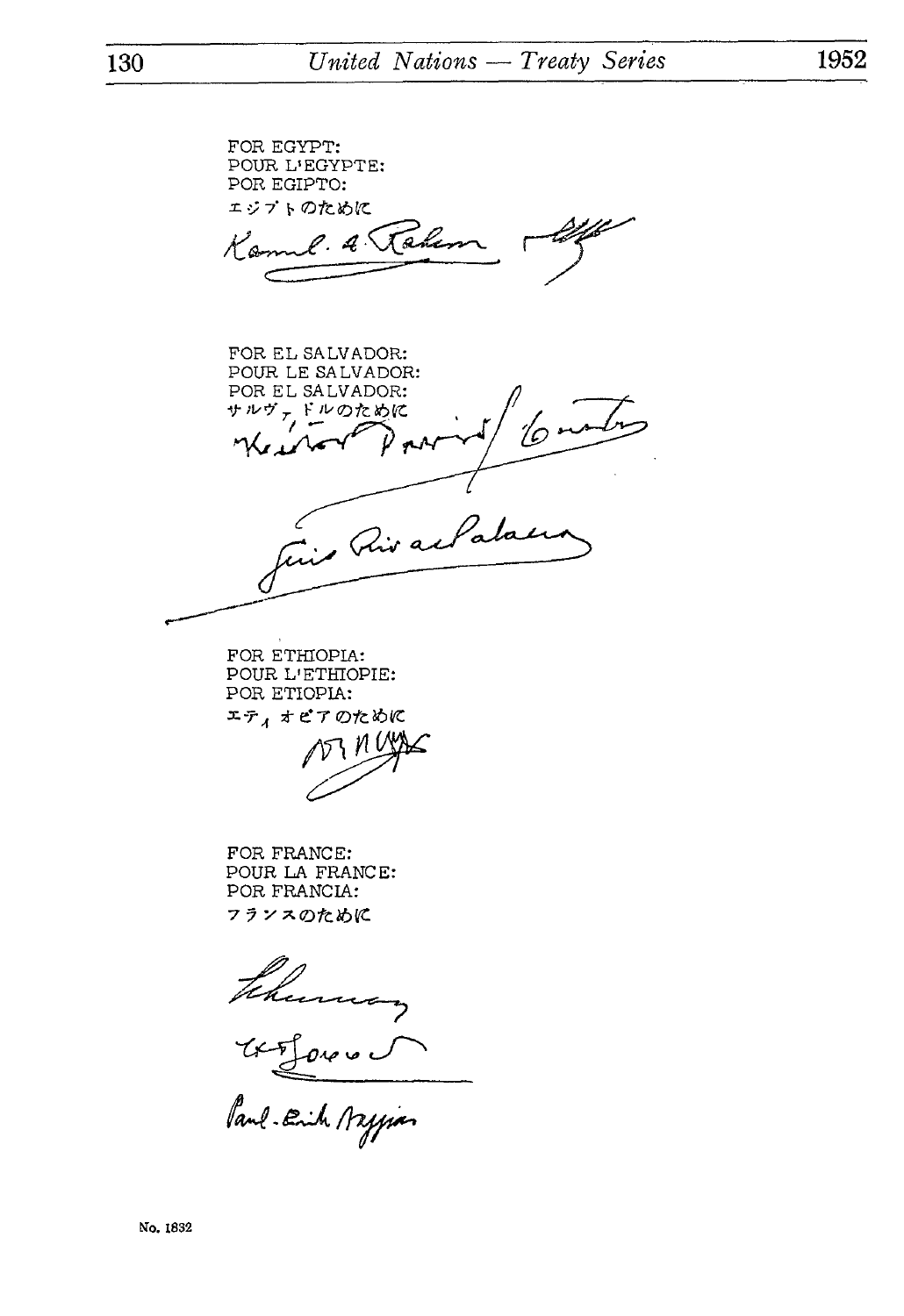FOR GREECE: POUR LA GRECE: POR GRECIA: ギリシャのために FOR GUATEMALA: POUR LE GUATEMALA POR GUATEMALA:<br>  $\vec{r}_r \vec{\tau} \approx \vec{v}$  のために ÷  $\gamma_4$ FOR HAITI:

POUR HAITI: POR HAITI:<br>ハイティ のために

elmorg  $\dot{\mathcal{L}}$ 

Justaraque

**N« 1832**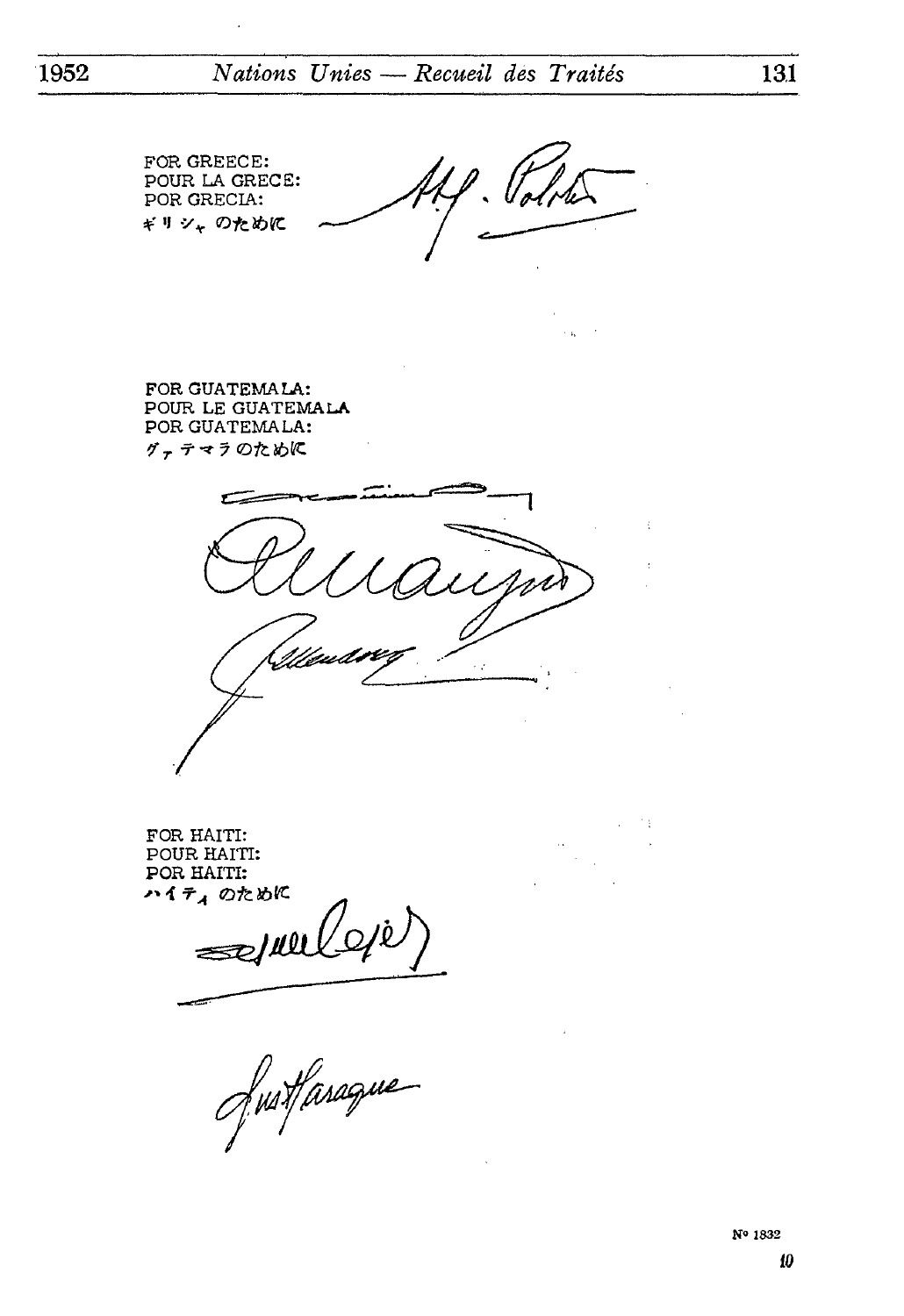FOR HONDURAS: POUR LE HONDURAS: POR HONDURAS: ホンデュラスめために ren 13.

FOR INDONESIA:  $\sim 10^{-1}$ POUR L'INDONESIE: POR INDONESIA: インドネシアのために

nt dubardjo.

FOR IRAN: POUR L'IRAN: POR IRAN: イランのために

FOR IRAQ: POUR L'IRAK: POR IRAK:

イラークのために All Set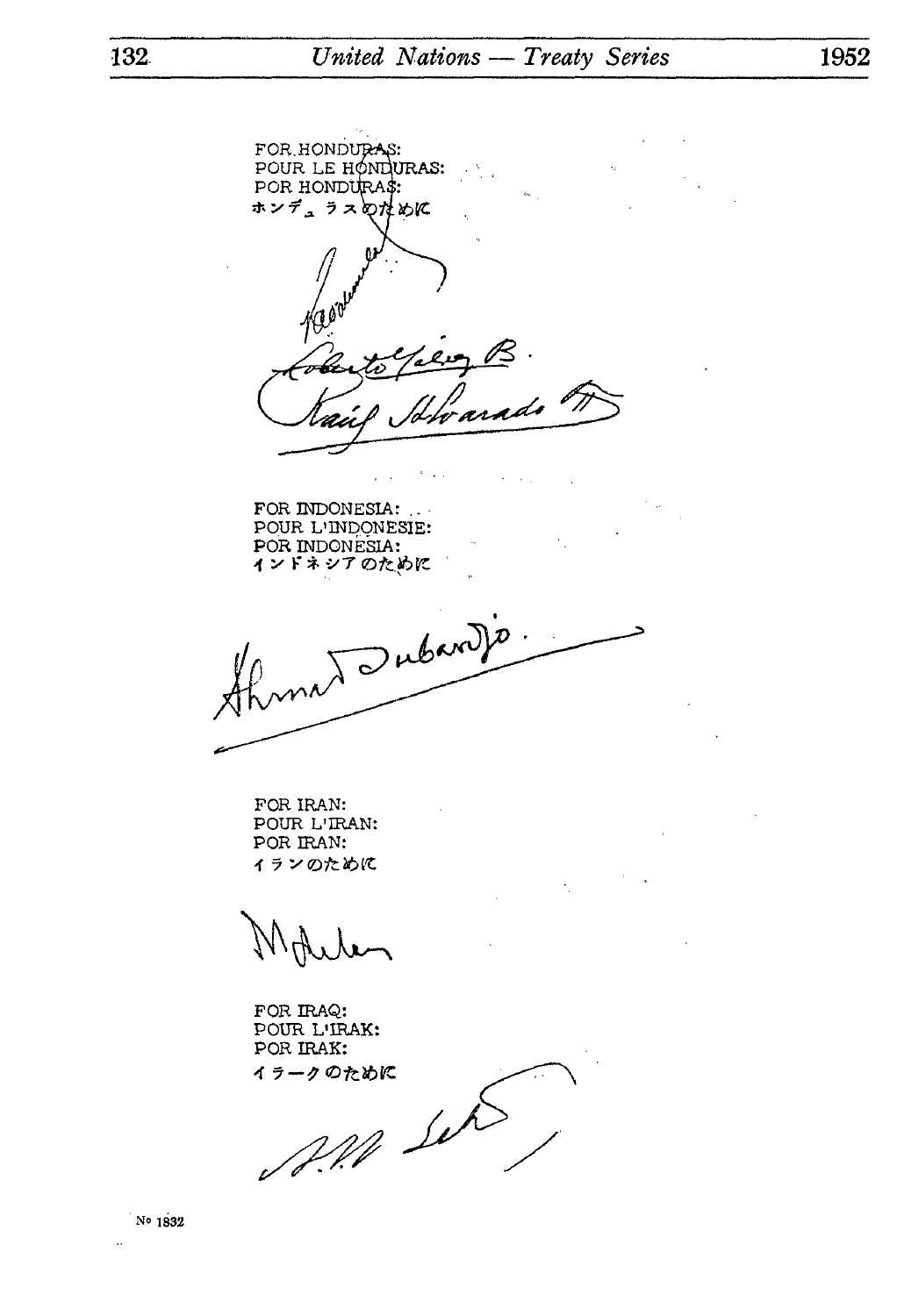FOR LAOS: POUR LE LAOS: POR LAOS: ラオスのために



FOR LEBANON: POUR LE LIBAN: POR EL LIBANO: レバノンのために



FOR LIBERIA POUR LE LIBERIA: POR LIBERIA: リベリアのために An derson ימד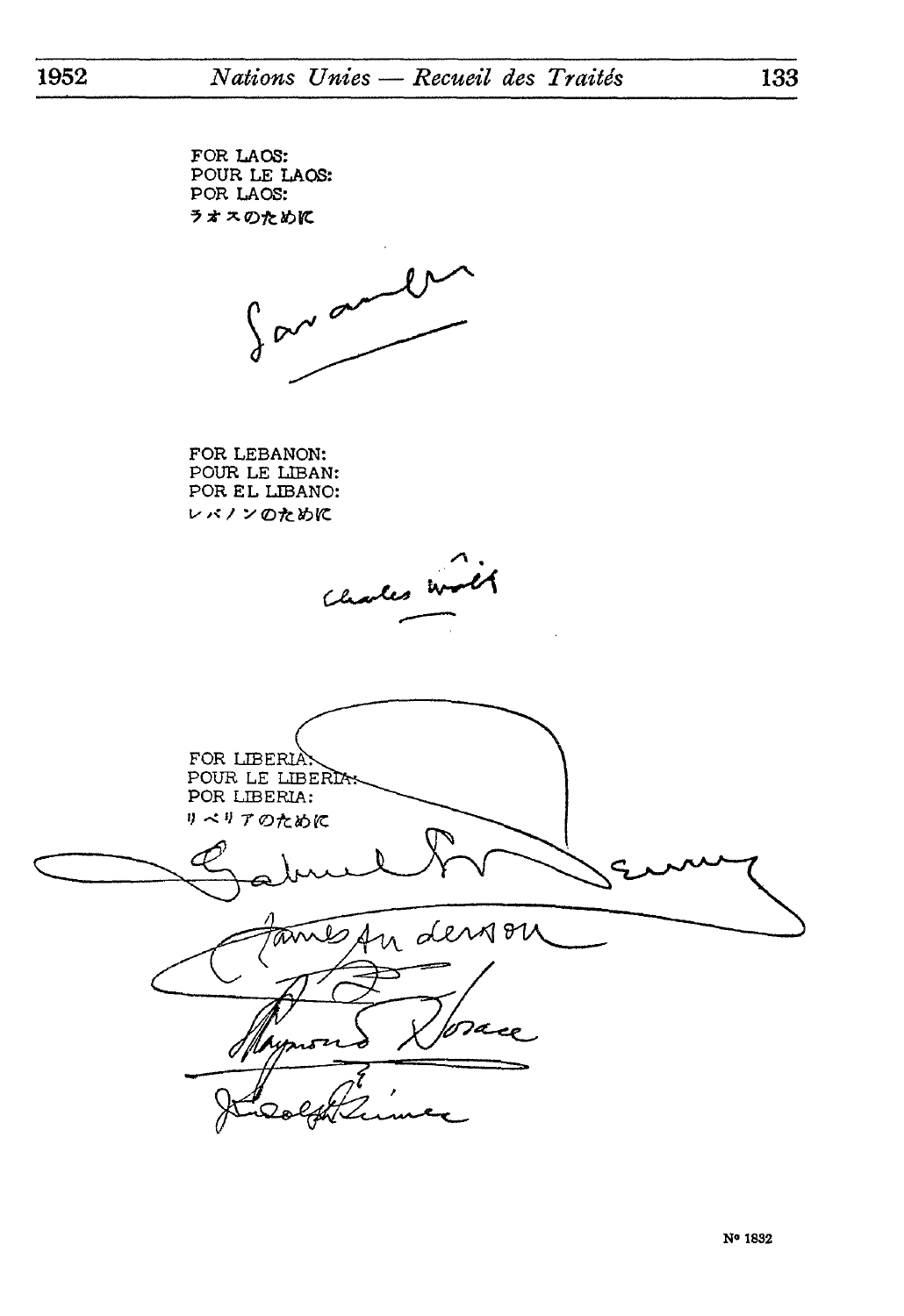FOR THE GRAND DUCHY OF LUXEMBOURG: POUR LE GRAND DUCHE DE LUXEMBOURG: FOR EL GRAN DUG ADO DE LUXEMBURGO: ルクセンブルグ大公園のために

neoche have

FOR MEXICO: POUR LE MEXIQUE: POR MEXICO: メキシコのために ail de la Colina

FOR THE KINGDOM OF THE NETHERLANDS: POUR LE ROYAUME DES PAYS-BAS: POR EL REINO DE HOLANDA: オランダ王国のために

/ Willy<br>Womkoger

and the pro-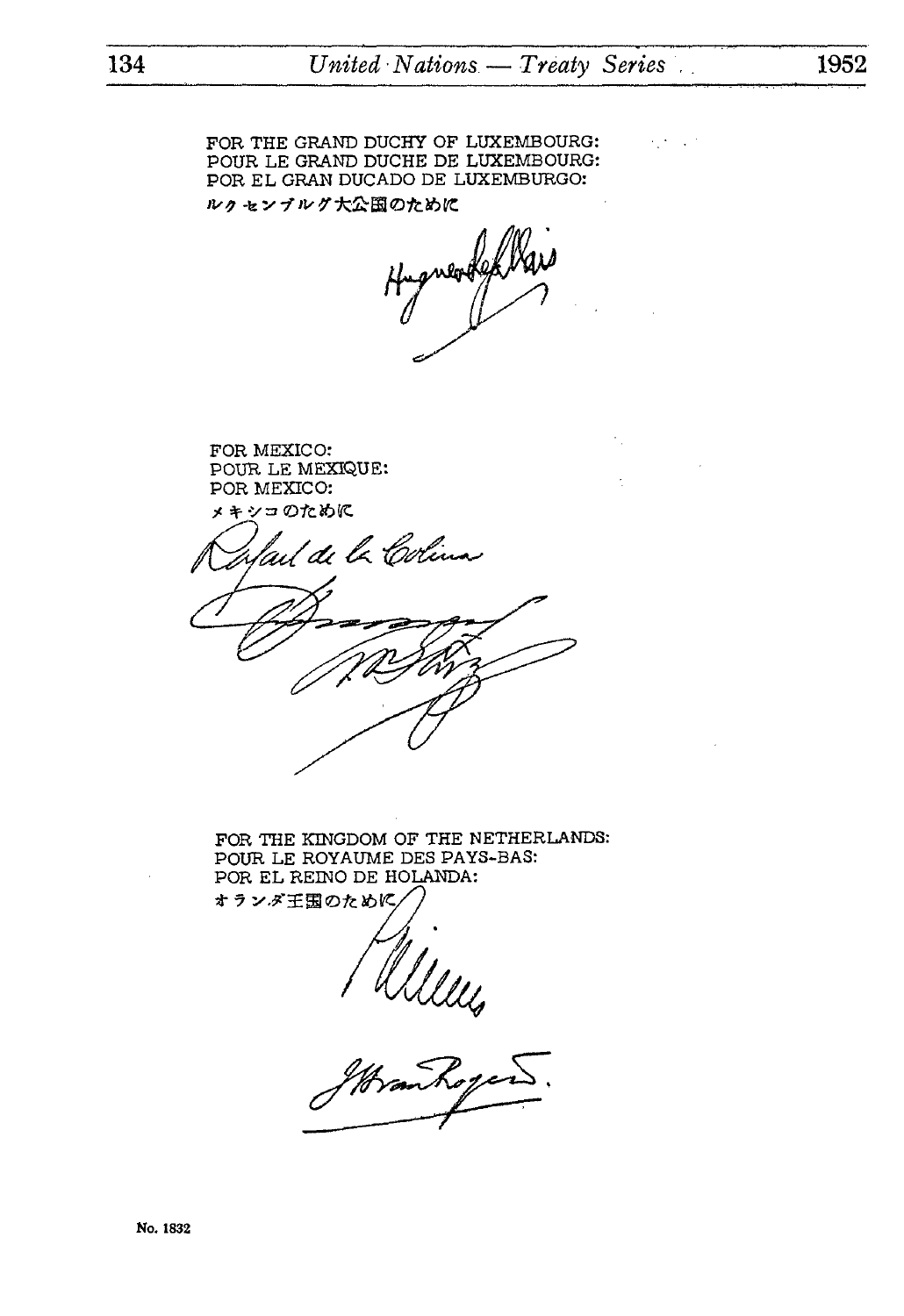FOR NEW ZEALAND: POUR LA NOUVELLE-ZELANDE POR NUEVA ZELANDIA:<br>ニュー・ジーランドのために FOR NICARAGUA: POUR LE NICARAGUA: POR NICARAGUA: ニカラグァ のために

FOR THE KINGDOM OF NORWAY: POUR LE ROYAUME DE NORVEGE: POR EL REINO DE NORUEGA:<br>ノールウェー王国のために

Withila Knock magentine

FOR PAKISTAN: POUR LE PAKISTAN: POR PAKISTAN: パキスタンのために

3 afende akhan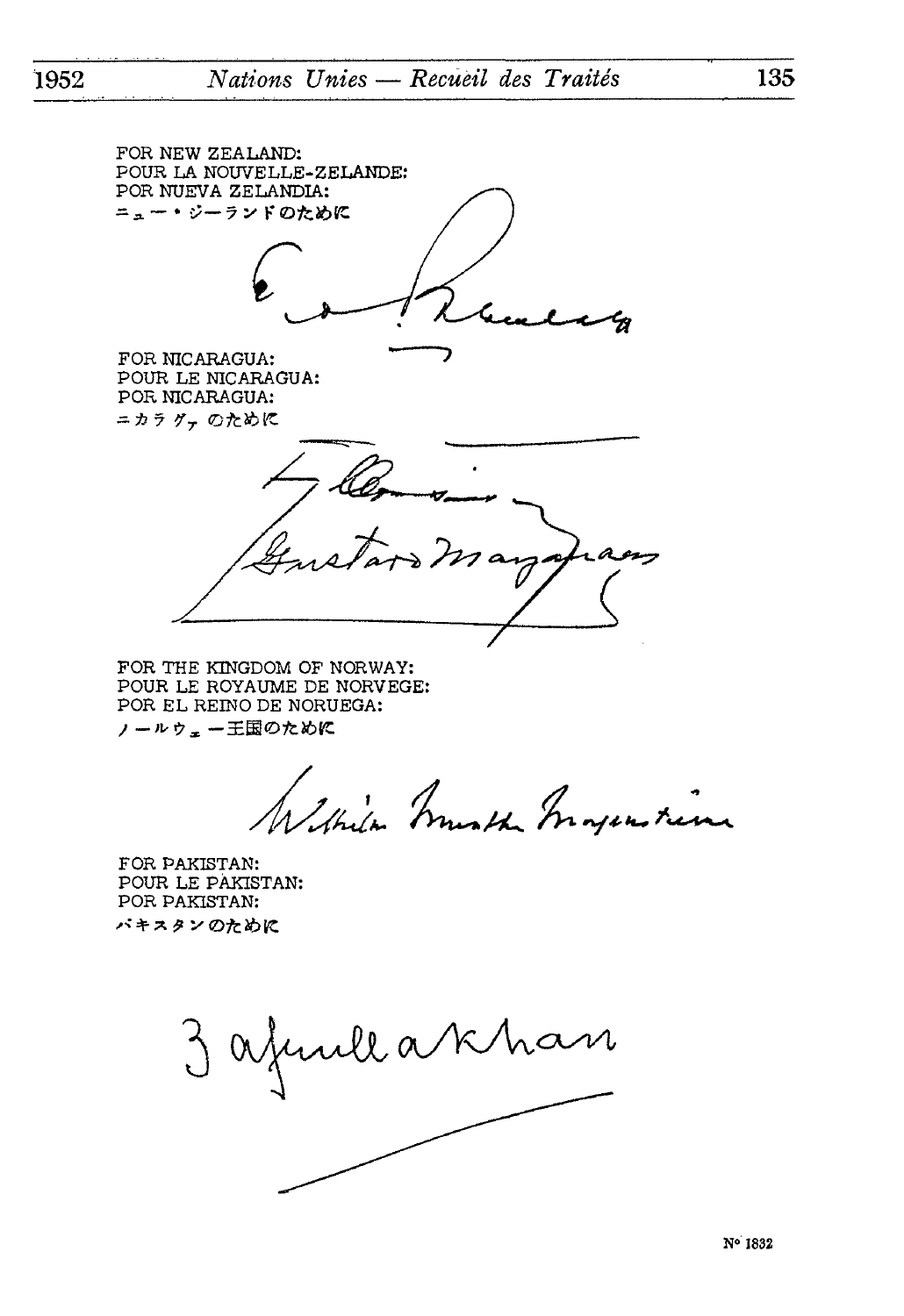FOR PANAMA: POUR LE PANAMA: POR PANAMA: バナマのために suo MI riv Ah FOR PARAGUAY: POUR LE PARAGUAY: POR PARAGUAY: パラグァイのために whaw his FOR PERU: POUR LE PEROU: Ruellemeyer/1 POR PERU: ベルーのために

ż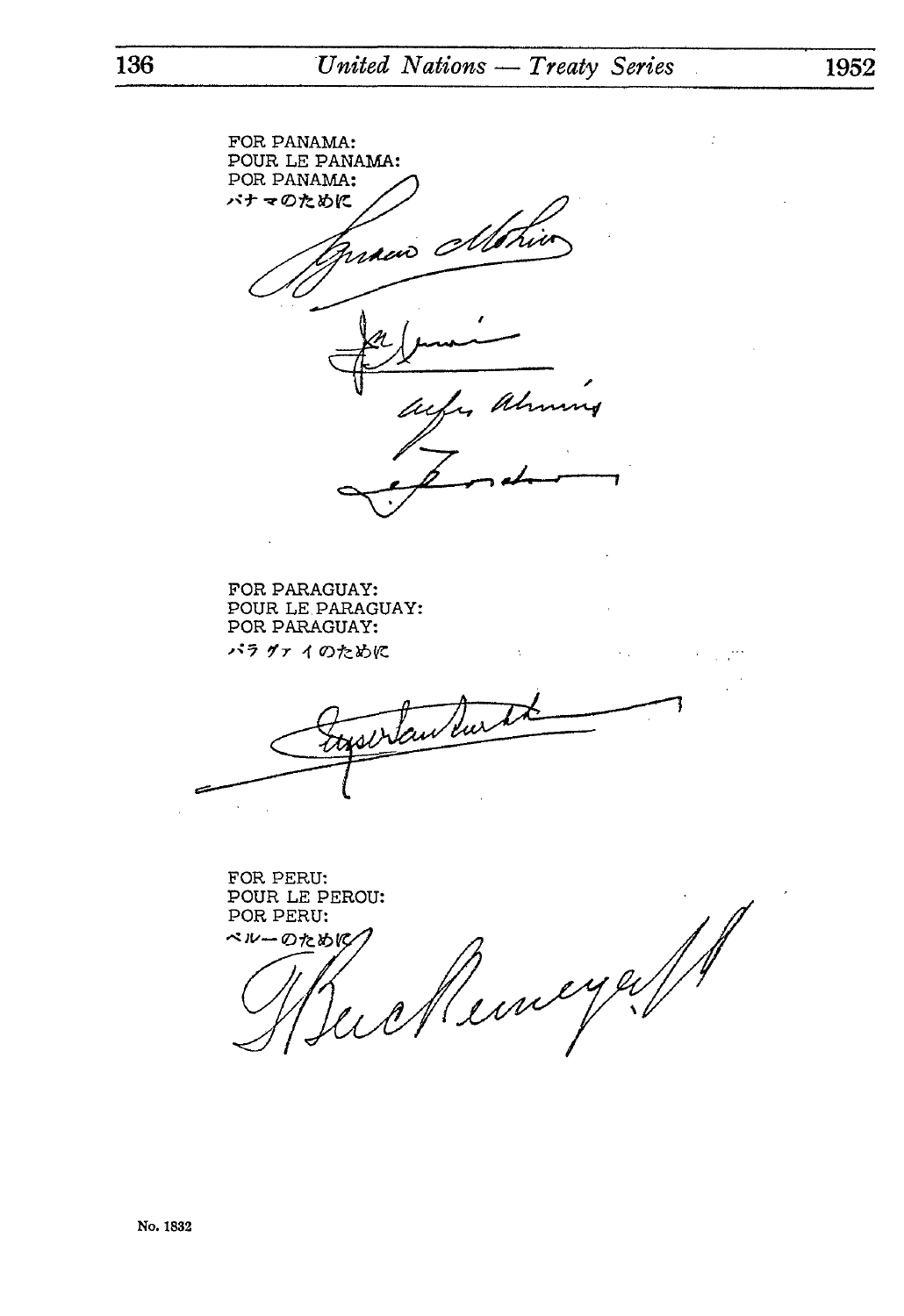FOR THE REPUBLIC OF THE PHILIPPINES:

POUR LA REPUBLIQUE DES PHILIPPINES: POR LA REPUBLICA DE FILIPINAS:<br>フィリピン共和国のために ,,,,,,, مرمد FOR SAUDI ARABIA: POUR L'ARABIE SAOUDITE: POR ARABIA SAUDITA: サウディ · 7 7 c 7 のために FOR SYRIA: POUR LA SYRIE: POR SIRIA:<br>シリアのために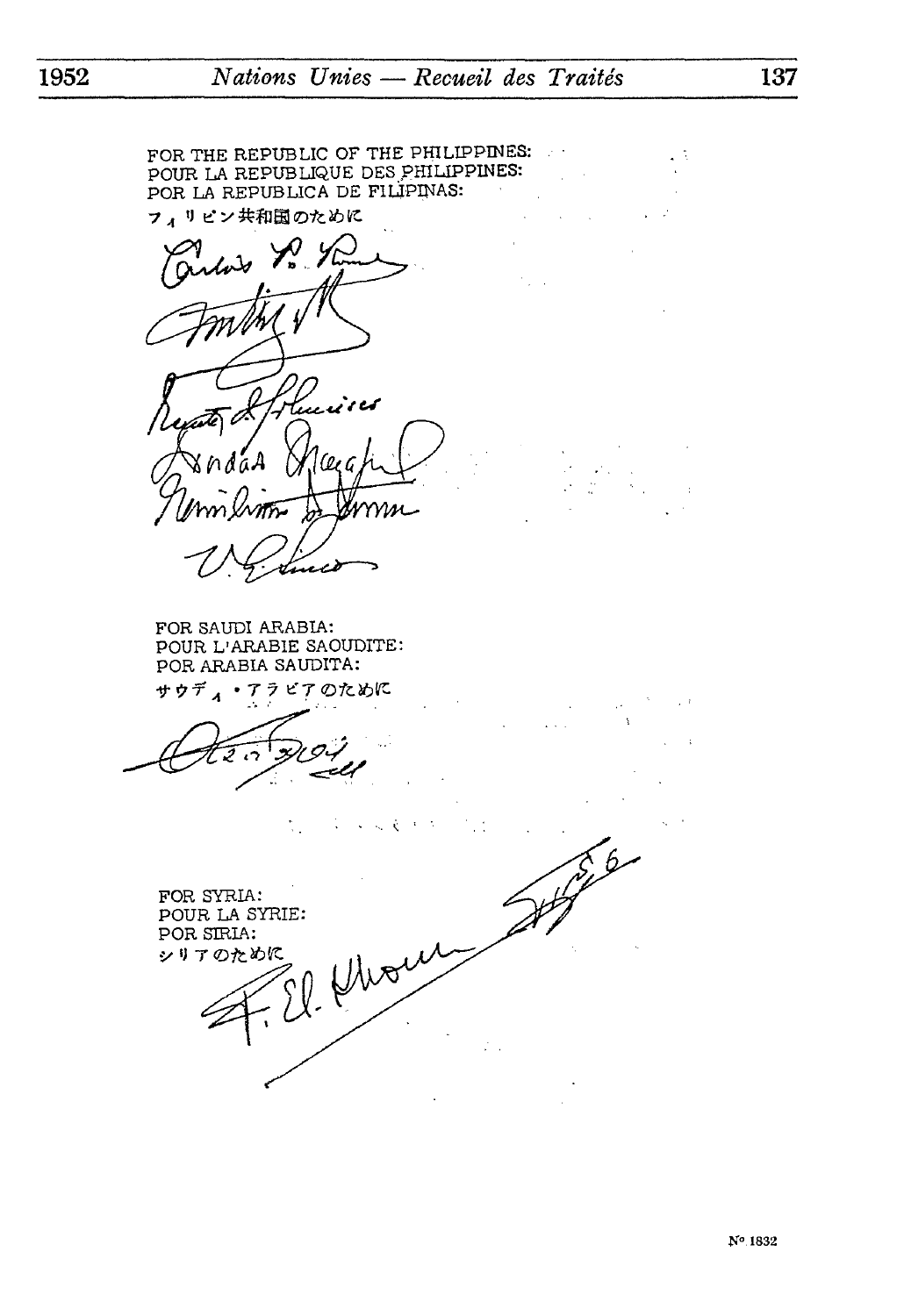FOR THE REPUBLIC OF TURKEY: POUR LA REPUBLIQUE DE TURQUIE: POR LA REPUBLICA DE TURQUIA: トルコ共和国のために feuiveau de

FOR THE UNION OF SOUTH AFRICA: POUR L'UNION SUD-AFRICAINE: POR LA UNION SUDAFRICANA:

南アフリカ連邦のために

Gpfoot

FOR THE UNITED KINGDOM OF GREAT BRITAIN AND NORTHERN IRELAND: POUR LE ROYAUME-UNI DE GRANDE-BRETAGNE ET D'IRLANDE DU NORD: POR EL REINO UNIDO DE LA GRAN BRETANA E IRLANDA DEL NORTE:

グレート・ブリテン及び北部アイルランド連合王国

Herbert F<br>Kuns R gou

Plior Franks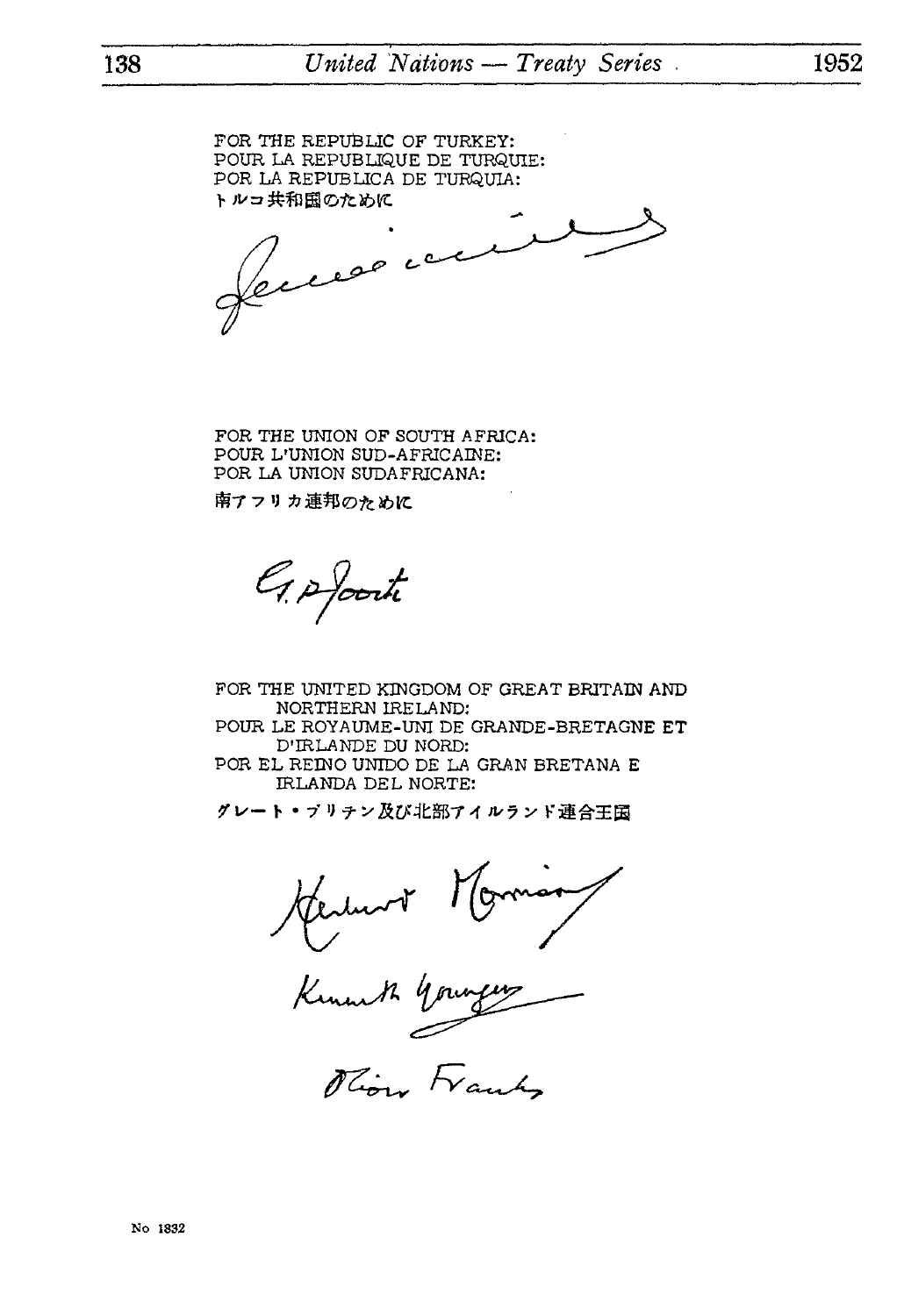$\sim$ 

FOR THE UNITED STATES OF AMERICA: POUR LES ETATS-UNIS D'AMERIQUE: POR LOS ESTADOS UNIDOS DE AMERICA:

アメリカ合衆国のために Wiley

FOR URUGUAY: POUR L'URUGUAY: POR EL URUGUAY: ウルクァイのために

G. Lurg

FOR VENEZUELA: POUR LE VENEZUELA: POR VENEZUELA:

y -ネズエラの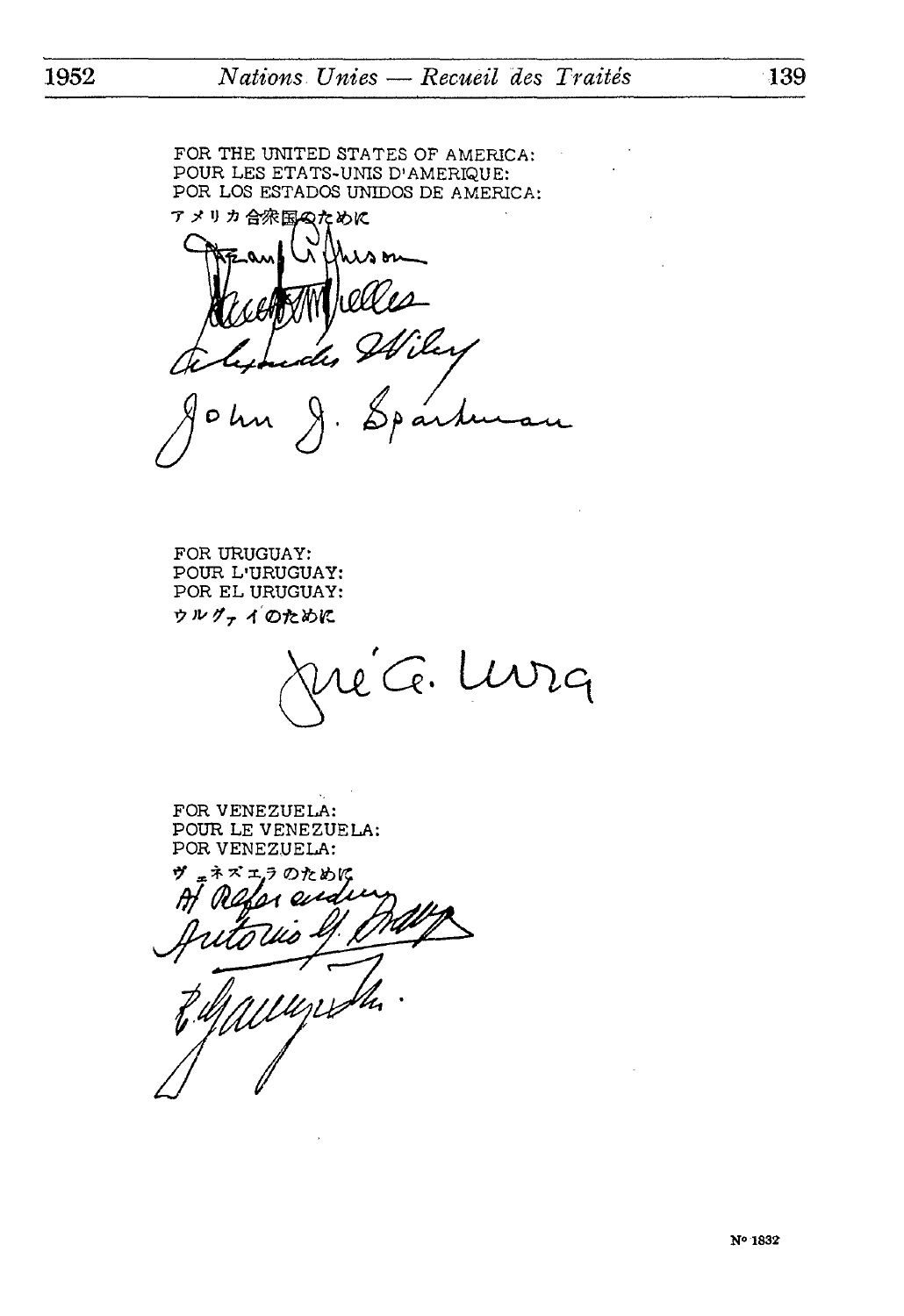FOR VIET NAM: POUR LE VIET-NAM: POR VIET-NAM: ヴィェトナムのために **Buer** FOR JAPAN: POUR LE JAPON: POR EL JAPON: Stife Goduda<br>Idapoto Heda<br>Gipo Nortiginal 日本国のために Murejorh' Tokugawa

÷,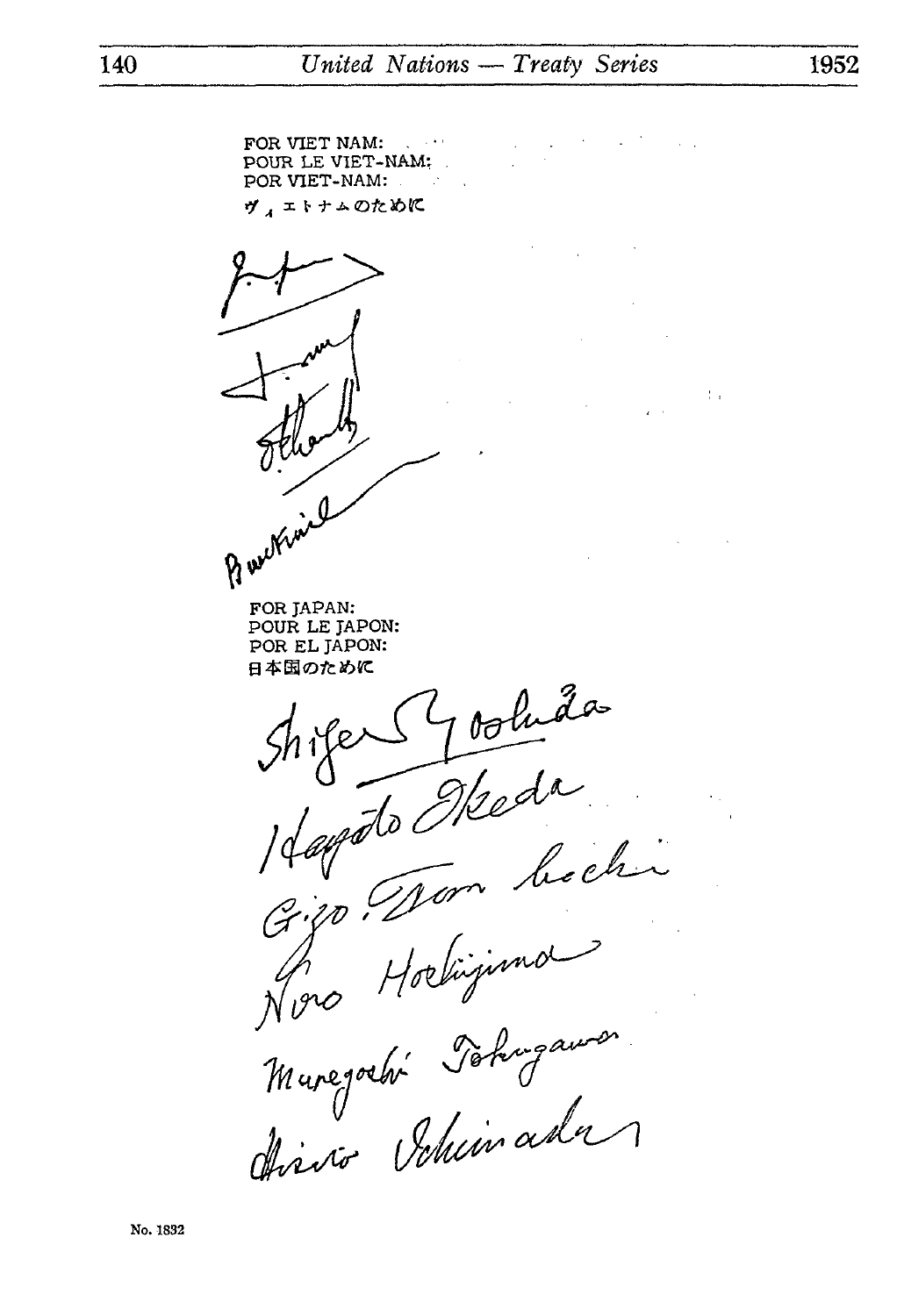#### **1952** *Nations Unies — Recueil des Traités* 141

For Colombia :

For Costa Rica :

*Note by the Secretariat :* According to *Note du Secrétariat.* — D'après des ren information supplied by the Government seignements fournis par le Gouvernement of the United States of America, the signa des États-Unis d'Amérique, les signatures tures reproduced in facsimile on the pre dont les fac-similés paraissent sur les pages ceding pages are those of the following qui précèdent sont celles des plénipoten plenipotentiaries : tiaires dont les noms suivent : For Argentina : ' Pour l'Argentine : Hipôlito J. PAZ For Australia : Pour l'Australie : Percy C. SPENDER For Belgium : Pour la Belgique : Paul VAN ZEELAND **SILVERCRUYS** For Bolivia : Pour la Bolivie : Luis GUACHALLA Pour le Brésil : For Brazil : Carlos MARTINS A. DE MELLO-FRANCO For Cambodia Pour le Cambodge PHLENG  $\sim$ For Canada : , Pour le Canada : Lester B. PEARSON R. W. MAYHEW Pour Ceylan : For Ceylon : J. R. JAYEWARDENE G. C. S. COREA R. G. SENANAYAKE Pour le Chili : For Chile : F. NIETO DEL Río

> Pour la Colombie : Cipriano RESTREPO JARAMILLO Sebastian OSPINA

Pour Costa-Rica : J. Rafaël OREAMUNO V. VARGAS **Luis DOBLES** SÂNCHEZ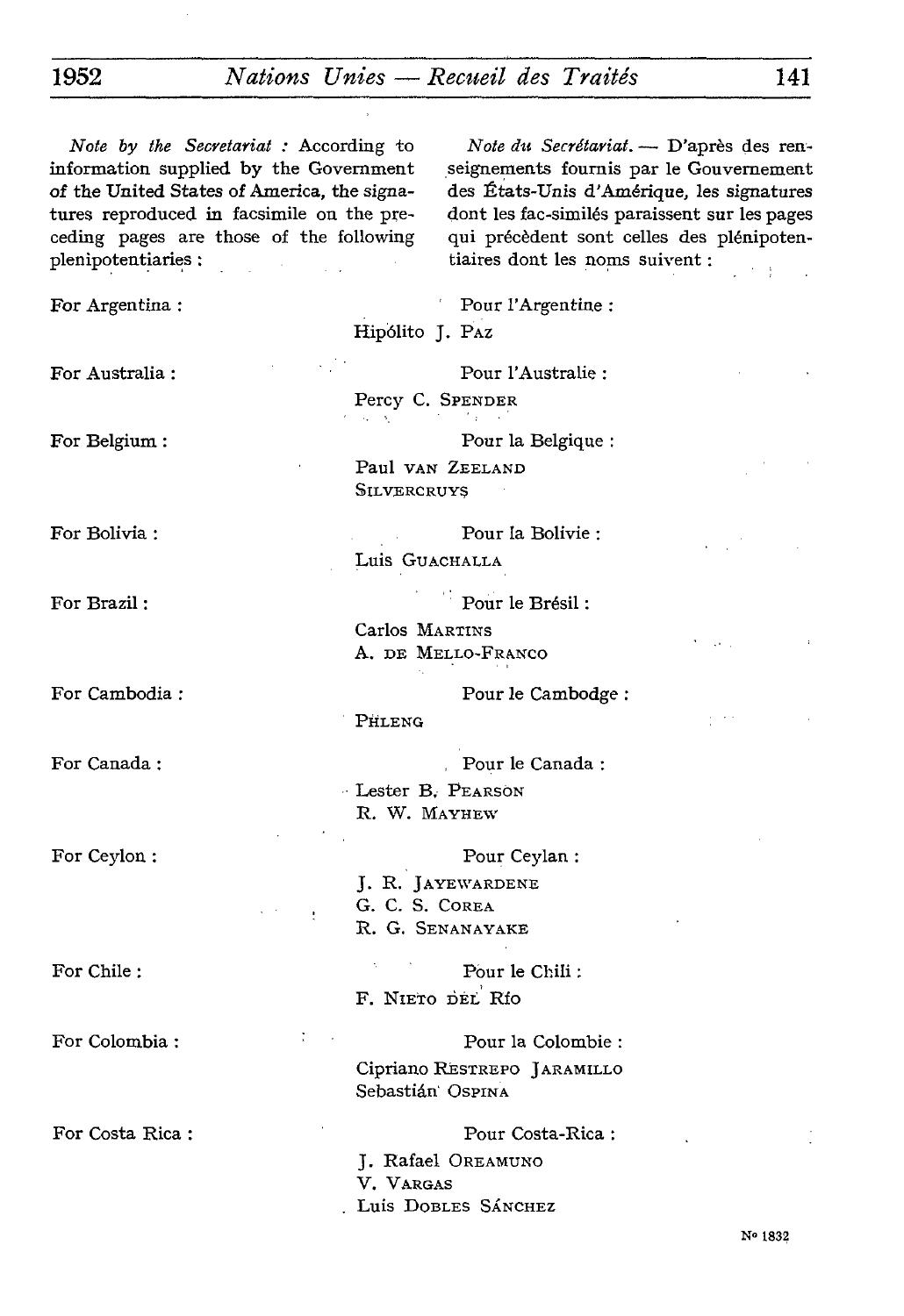For Cuba: For the Dominican Republic : For Ecuador : For Egypt : Pour Cuba : 0. GANS L. MACHADO Joaquin MEYER Pour la République Dominicaine : V. ORDÔNEZ Luis F. THOMEN Pour l'Équateur : A. QUEVEDO R. G. VALENZUELA Pour l'Egypte : Kamil A. RAHIM For El Salvador : For Ethiopia : Pour le Salvador : Hector DAVID CASTRO Luis RIVAS PALACIOS Pour l'Éthiopie : Men YAYEHIRAD For France : Pour la France : **SCHUMAN** H. BONNET Paul-Emile NAGGIAR For Greece : Pour la Grèce : A, G. POLITIS For Guatemala : For Haiti : For Honduras : Pour le Guatemala : E. CASTILLO A. A. M. ORELLANA J. MENDOZA Pour Haïti : Jacques N. LÉGER Gust. LARAQUE Pour le Honduras : J. E. VALENZUELA Roberto GÀLVEZ B. Raùl ALVARADO T.

**No. 1832**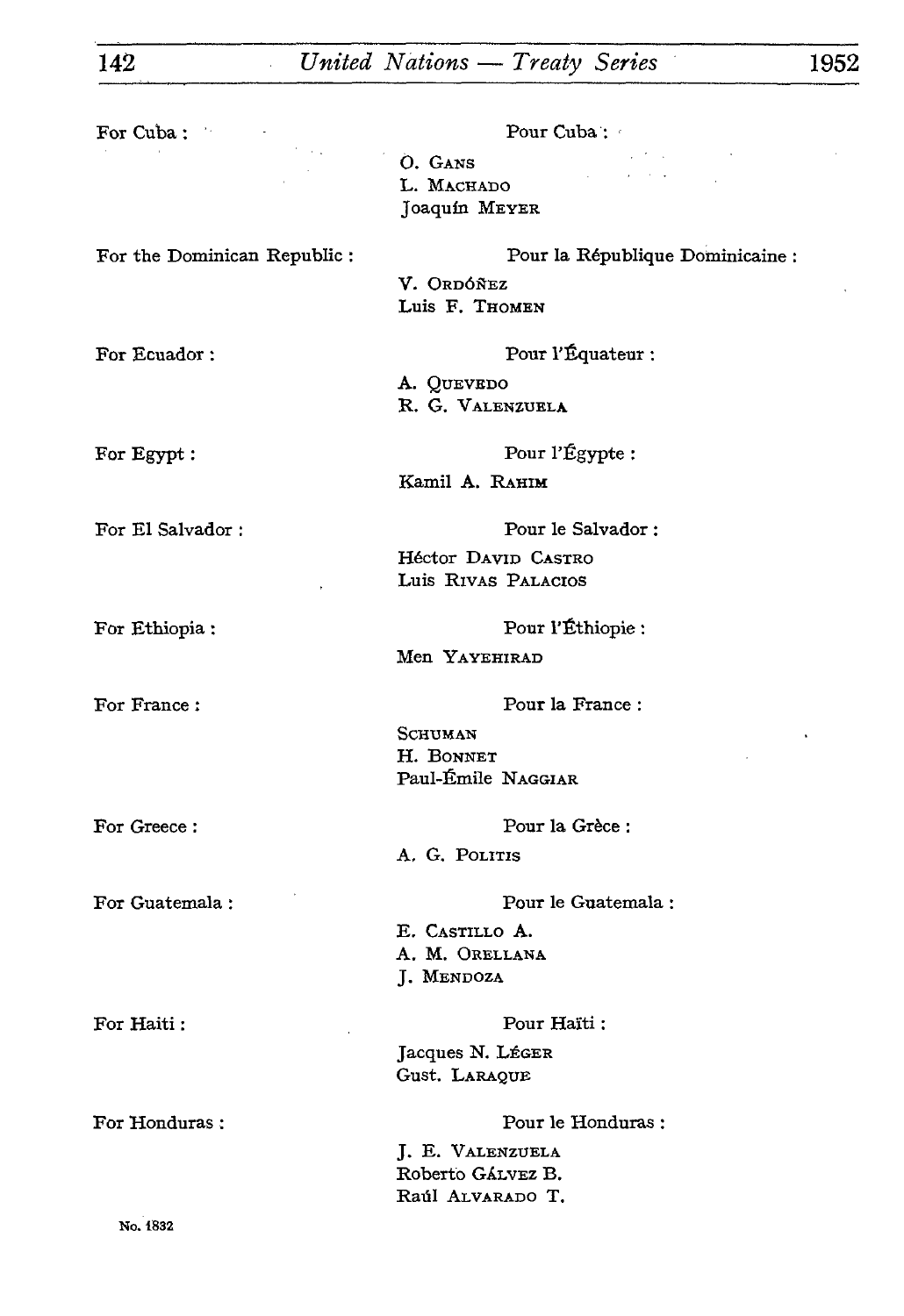| For Indonesia:              | Pour l'Indonésie:<br>Ahmad SUBARDJO                                                               |
|-----------------------------|---------------------------------------------------------------------------------------------------|
| For Iran:                   | Pour l'Iran :<br>A. G. ARDALAN                                                                    |
| For Iraq:                   | Pour l'Irak :<br>A. I. BAKR                                                                       |
| $\sim 10^{-1}$<br>For Laos: | Pour le Laos:<br>Victoria de<br><b>SAVANG</b>                                                     |
| For Lebanon:                | Pour le Liban :                                                                                   |
| For Liberia:                | Charles MALIK<br>かいしょうせいほうしゃ<br>Pour le Libéria :                                                 |
|                             | Gabriel L. DENNIS<br>James ANDERSON<br>Raymond HORACE<br>J. Rudolph GRIMES                        |
|                             | For the Grand Duchy of Luxembourg: Pour le Grand-Duché de Luxembourg:<br><b>Hugues LE GALLAIS</b> |
| For Mexico:                 | Pour le Mexique :<br>Rafael DE LA COLINA<br>Gustavo Díaz Ordaz<br>A. P. GASGA                     |
| For the Netherlands:        | Pour les Pays-Bas :<br>D. U. STIKKER<br>J. H. VAN ROIJEN                                          |
| For New Zealand:            | Pour la Nouvelle-Zélande :<br>C. BERENDSEN                                                        |
| For Nicaragua:              | Pour le Nicaragua :<br>G. SEVILLA SACASA<br>Gustavo MANZANARES                                    |
| For Norway:                 | Pour la Norvège :<br>Wilhelm Munthe MORGENSTIERNE<br>N° 1832                                      |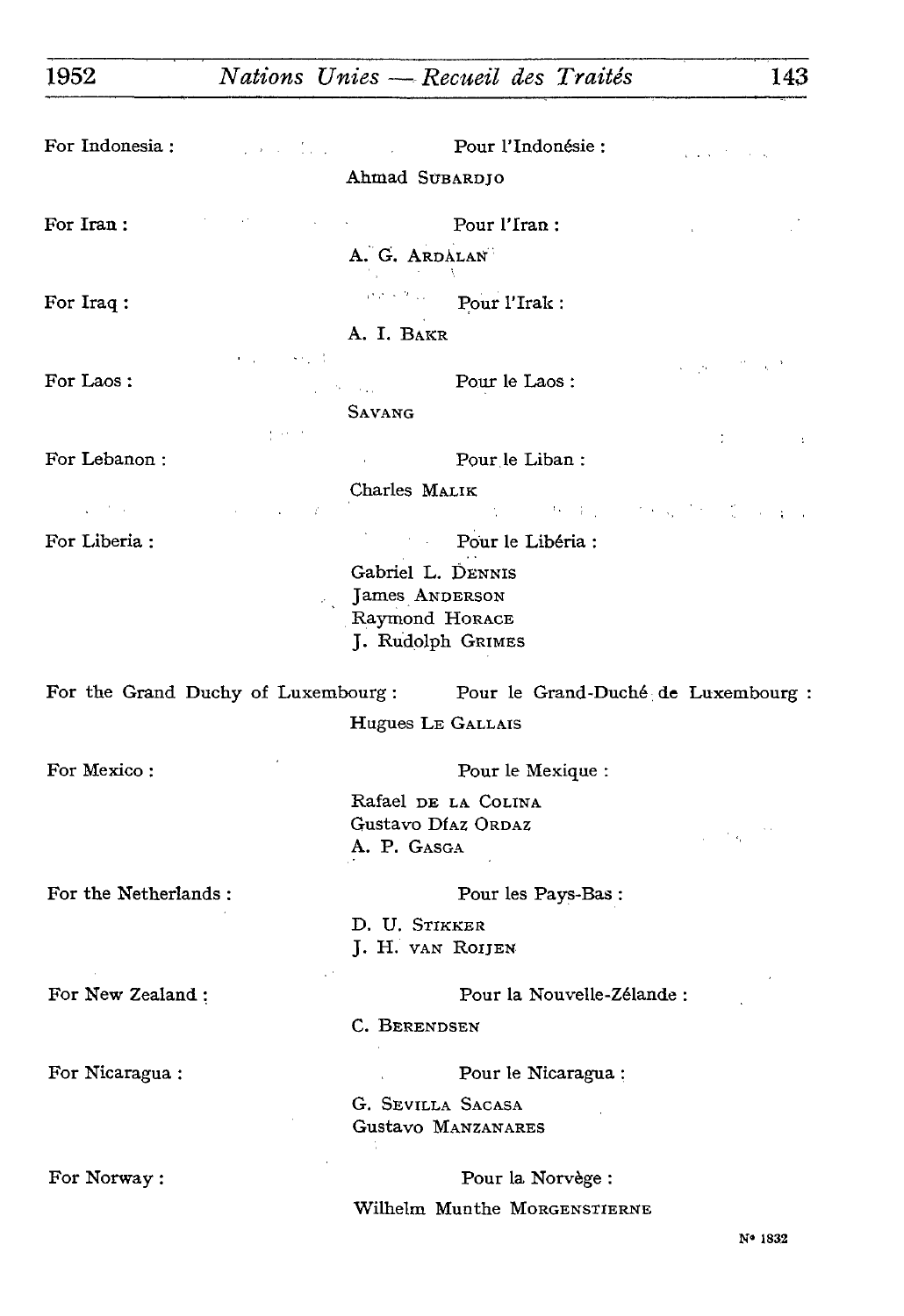| For Pakistan :                                                    |                                                                                              | Pour le Pakistan :                                                               |
|-------------------------------------------------------------------|----------------------------------------------------------------------------------------------|----------------------------------------------------------------------------------|
|                                                                   | ZAFRULLA KHAN                                                                                |                                                                                  |
| For Panama:                                                       | Ignacio Molino<br>José A. REMON<br>Alfredo ALEMÁN<br>J. CORDOVEZ                             | Pour le Panama :                                                                 |
| For Paraguay :                                                    |                                                                                              | Pour le Paraguay:<br>Luis Oscar BOETTNER                                         |
| For Peru:                                                         | F. BERCKMEYER                                                                                | Pour le Pérou :                                                                  |
| For the Republic of the Philippines :                             | Carlos P. Rómulo<br>J. M. ELIZALDE<br>Vicente FRANCISCO<br>Emiliano T. TIRONA<br>V. G. SINCO | Pour la République des Philippines :<br>Diosdado MACAPAGAL                       |
| For Saudi Arabia:                                                 | Asad AL-FAQIH                                                                                | Pour l'Arabie saoudite :                                                         |
| For Syria :                                                       | F. EL-KHOURI                                                                                 | Pour la Syrie :                                                                  |
| For Turkey :                                                      | Feridun C. ERKIN                                                                             | Pour la Turquie:                                                                 |
| For the Union of South Africa:                                    | G. P. JOOSTE                                                                                 | Pour l'Union Sud-Africaine :                                                     |
| For the United Kingdom of Great Britain<br>and Northern Ireland : | Herbert MORRISON<br>Kenneth YOUNGER<br>Oliver FRANKS                                         | Royaume-Uni de Grande-<br>le<br>$\bold{Pour}$<br>Bretagne et d'Irlande du Nord : |
| For the United States of America:                                 | Dean ACHESON<br>Alexander WILEY<br>John J. SPARKMAN                                          | Pour les États-Unis d'Amérique :<br>John Foster DULLES                           |

 $\bar{.}$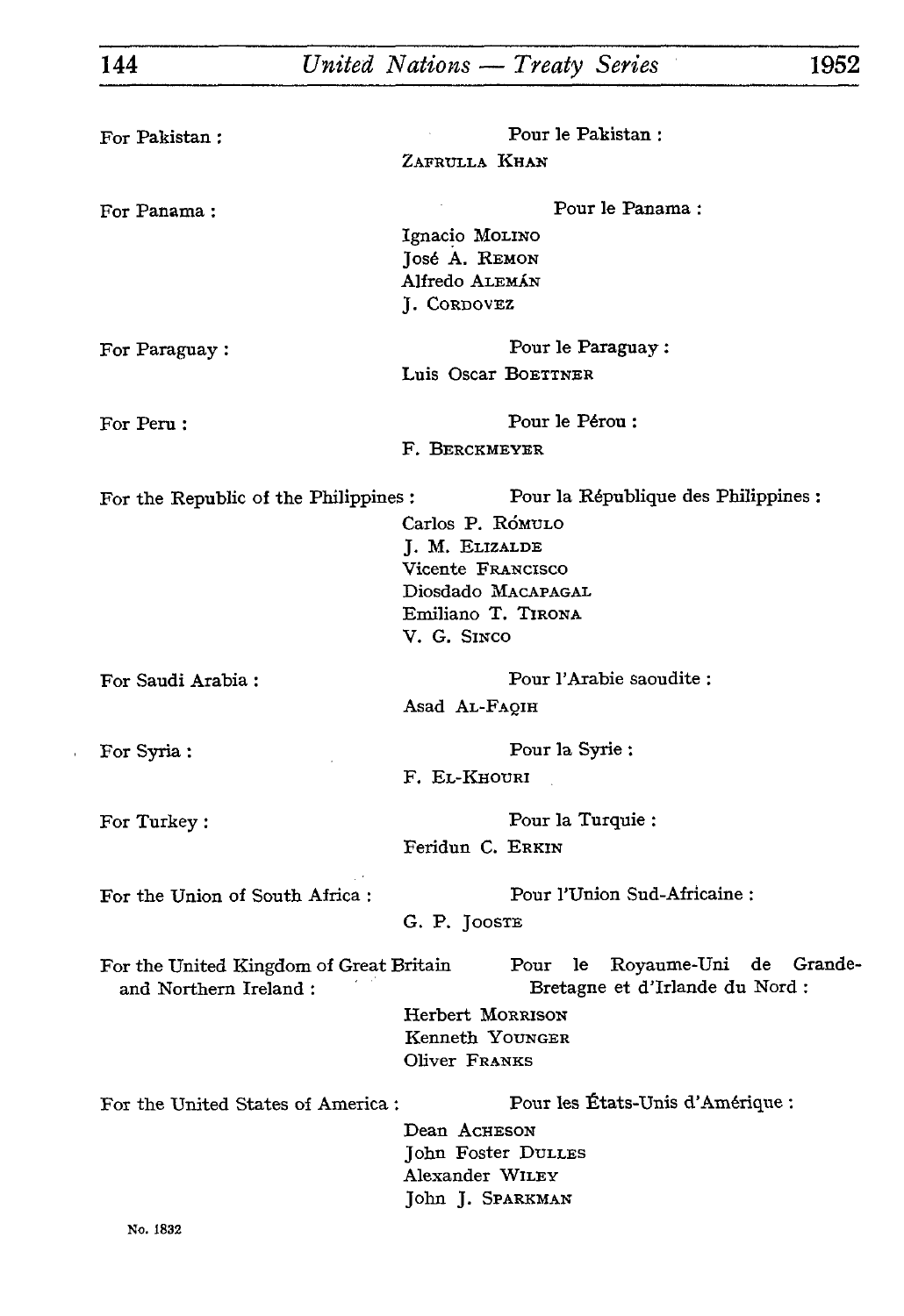ł.

## Nations Unies - Recueil des Traités

For Uruguay:

For Venezuela :

For Viet-Nam:

Pour l'Uruguay:

José A. MORA

#### Pour le Venezuela :

Antonio M. ARAUJO R. GALLEGOS M.

#### Pour le Viet-Nam :

T. V. HUU T. VINH D. THANH Buu KINH

For Japan:

Pour le Japon:

Shigeru YOSHIDA Hayato IKEDA Gizo TOMABECHI Niro Hoshijima Muneyoshi TOKUGAWA Hisato ICHIMADA

Nº 1832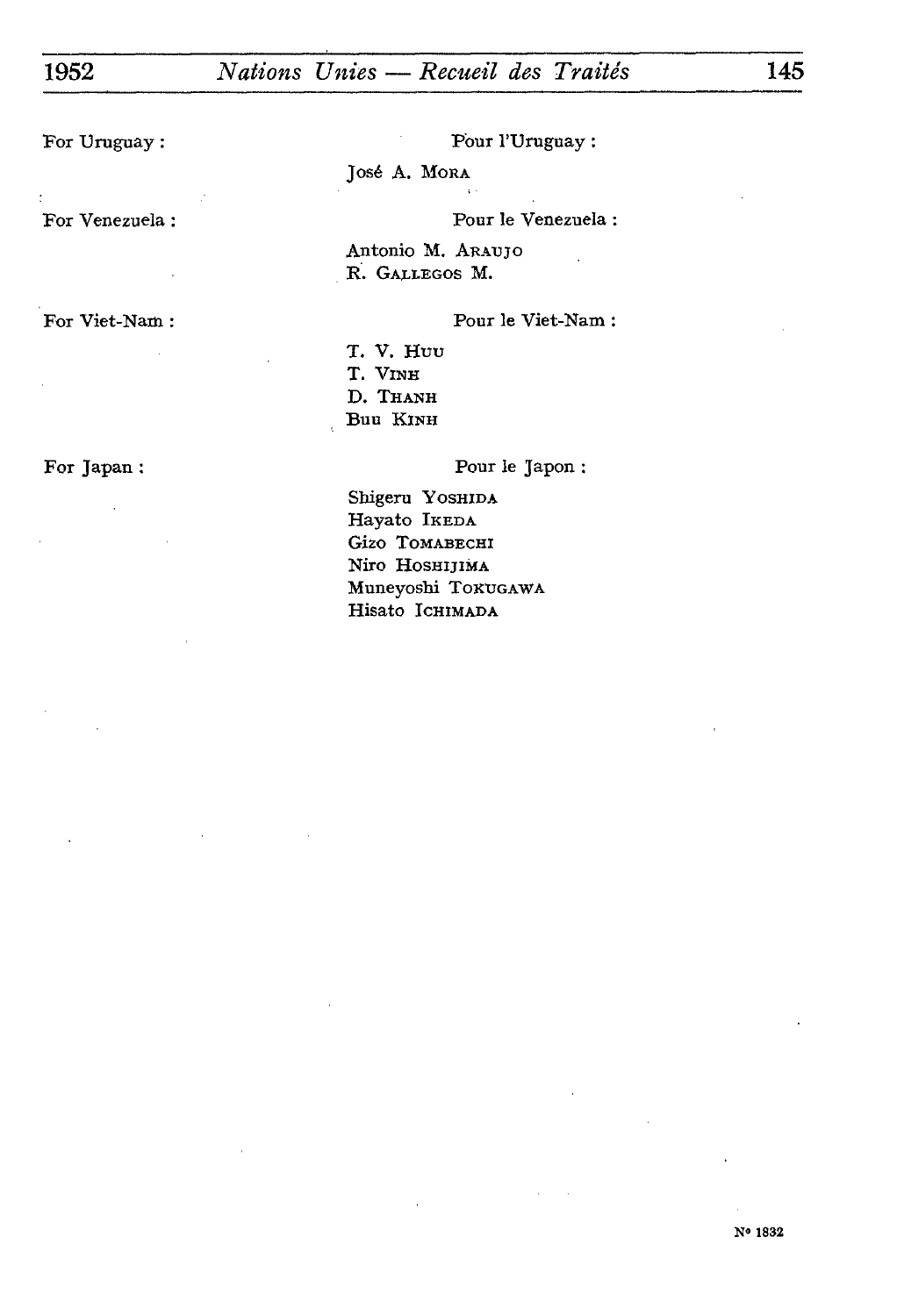#### .DECLARATION

With respect to the Treaty of Peace *l* signed this day, the Government of Japan makes the following Declaration : .

1. Except as otherwise provided in the said Treaty of Peace, Japan recognizes the full force of all presently effective multilateral international instruments to which Japan was a party on September 1, 1939, and declares that it will, on the first coming into force of the said Treaty, resume all its rights and obligations under those instruments. Where, however, participation in any instrument involves membership in an international organization of which Japan ceased to be a member on or after September 1, 1939, the provisions of the present paragraph shall be dependent on Japan's readmission to membership in the organization concerned.

2. It is the intention of the Japanese Government formally to accede to the following international instruments within the shortest practicable time, not to exceed one year from the first coming into force of the Treaty of Peace :

- (1) Protocol<sup>2</sup> opened for signature at Lake Success on December 11, 1946, amending the agreements, conventions and protocols on narcotic drugs of January 23, 1912, February 11, 1925, February 19, 1925, July 13, 1931, November 27, 1931, and June 26, 1936 ;
- (2) Protocol 3 opened for signature at Paris on November 19, 1948, bringing under international control drugs outside the scope of the convention of July 13, 1931, for limiting the manufacture and regulating the dis tribution of narcotic drugs, as amended by the protocol signed at Lake Success on December 11, 1946 ;
- (3) International Convention 4 on the Execution of Foreign Arbitral Awards signed at Geneva on September 26, 1927 ;

<sup>1</sup> See p. 45 of this volume.

<sup>&</sup>lt;sup>2</sup> United Nations, *Treaty Series*, Vol. 12, pp. 179 and 418 to 420; Vol. 14, p. 492; Vol. 15, p. 446; Vol. 18, p. 385; Vol. 19, p. 328; Vol. 26, p. 398; Vol. 27, p. 401; Vol. 31, p. 479; Vol. 42, p. 355; Vol. 43, p. 338; p. 446; Vol. 18, p. 385; Vol. 19, p. 328; Vol. 26, p. 398; Vol. 27, p. 401; Vol. 31, p. 479; Vol. 42, p. 355; Vol. 43, p. 338; Vol. 51, p. 322; Vol. 53, p. 418; Vol. 54, p. 384; Vol. 71, p. 304; Vol. 73, p. 244; Vol. 88, p

<sup>131,</sup> p. 315.<br>
<sup>4</sup> League of Nations, *Treaty Series*, Vol. XCII, p. 301; Vol. XCVI, p. 205; Vol. C, p. 259;<br>
Vol. CLVI, p. 526; Vol. CVII, p. 528; Vol. CXI, p. 414; Vol. CXVII, p. 303; Vol. CXXX, p. 457;<br>
Vol. CLVI, p. 210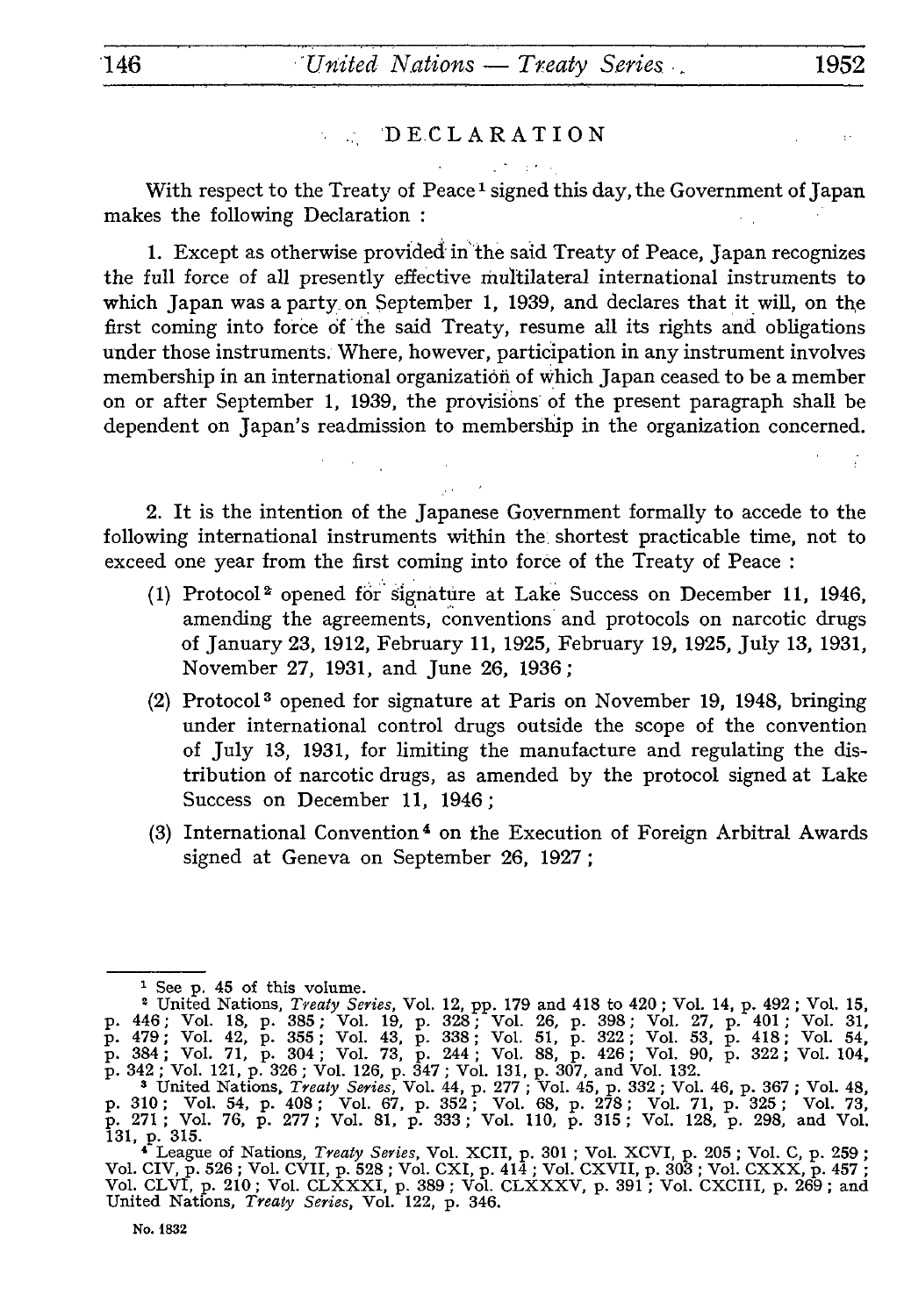- (4) International Convention 1 relating to Economic Statistics with protocol signed at Geneva on December 14, 1928, and Protocol<sup>2</sup> amending the International Convention of 1928 relating to Economic Statistics signed Paris on December 9, 1948 ;
- (5) International Convention 3 relating to the Simplification of Customs Formalities, with protocol of signature, signed at Geneva on November 3, 1923 ;
- (6) Agreement<sup>4</sup> of Madrid of April 14, 1891, for the Prevention of False Indications of Origin of Goods, as revised at Washington on June 2, 1911, at The Hague on November 6, 1925, and at London on June 2, 1934 ;
- (7) Convention *5* for the Unification of Certain Rules relating to International Transportation by Air, and additional protocol, signed at Warsaw on October 12, 1929;
- (8) Convention on Safety of Life at Sea opened for signature at London on June 10, 1948 ;
- (9) Geneva conventions 6> 7> *8>* 9 of August 12, 1949, for the protection of war victims.

3. It is equally the intention of the Japanese Government, within six months of the first coming into force of the Treaty of Peace, to apply for Japan's admission

<sup>1</sup> League of Nations, *Treaty Series*, Vol. CX, p. 171; Vol. CXVII, p. 330; Vol. CXXII, p. 392; Vol. CXXXX, p. 463; Vol. CXXXX, p. 466; and United Nations, Treaty Series, Vol. CLXXXX, p. 468; Vol. CLXXXXIX, p. 466; and U

6 Geneva Convention for the amelioration of the condition of the wounded and sick in

armed forces in the field of 12 August, 1949 : United Nations, *Treaty Series*, Vol. 75, p. 31;<br>Vol. 78, p. 365; Vol. 84, p. 413; Vol. 87, p. 394; Vol. 91, p. 378; Vol. 96, p. 323;<br>Vol. 100, p. 293; Vol. 105, p. 303; Vol.

7 Geneva Convention for the amelioration of the condition of wounded, sick and shipwrecked members of armed forces at sea of 12 August, 1949: United Nations, *Treaty Series*, Vol. 75, p. 85; Vol. 78, p. 366; Vol. 84, p. 414; Vol. 87, p. 394; Vol. 91, p. 379; Vol. 96, p. 324; Vol. 100, p. 294; Vol. 120, p. 299; V

United Nations, *Treaty Series*, Vol. 75, p. 135; Vol. 78, p. 367; Vol. 84, p. 415; Vol. 87, p. 395; Vol. 91, p. 380; Vol. 96, p. 325; Vol. 100, p. 294; Vol. 120, p. 299; Vol. 128, p. 308, and Vol. 131, p. 333.<br>
and Vol. 1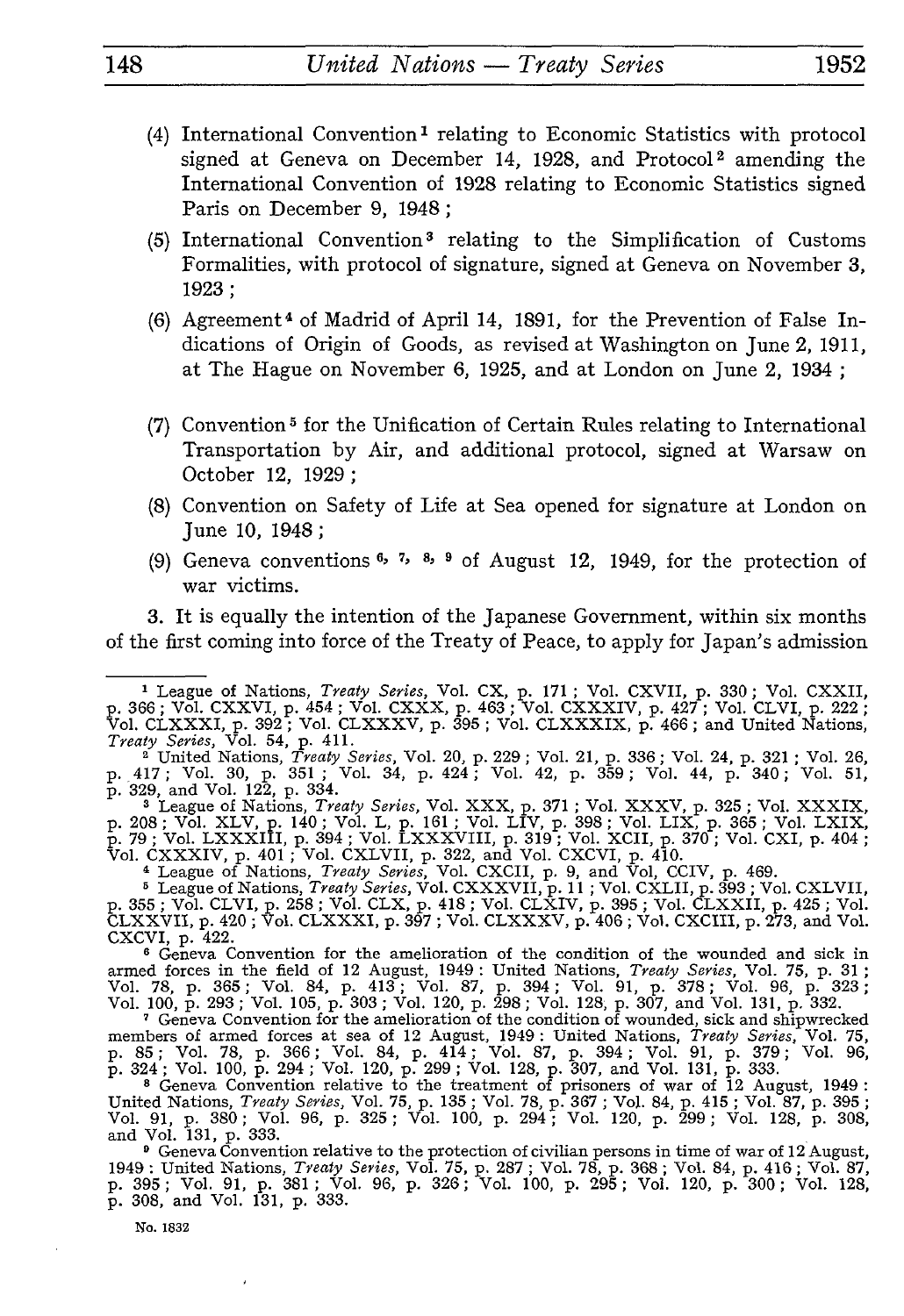to participation in (a) the Convention<sup>1</sup> on International Civil Aviation opened for signature at Chicago on December 7, 1944, and, as soon as Japan is itself a party to that Convention, to accept the International Air Services Transit Agree ment<sup>2</sup> also opened for signature at Chicago on December 7, 1944; and *(b)* the Convention 3 of the World Meteorological Organization opened for signature at Washington on October 11, 1947.

<sup>&</sup>lt;sup>1</sup> United Nations, *Treaty Series*, Vol. 15, p. 295; Vol. 26, p. 420; Vol. 32, p. 402; Vol. 33, p. 352; Vol. 44, p. 346, and Vol. 51, p. 336.<br><sup>2</sup> United Nations, *Treaty Series*, Vol. 84, p. 389.<br><sup>3</sup> United Nations, *Trea*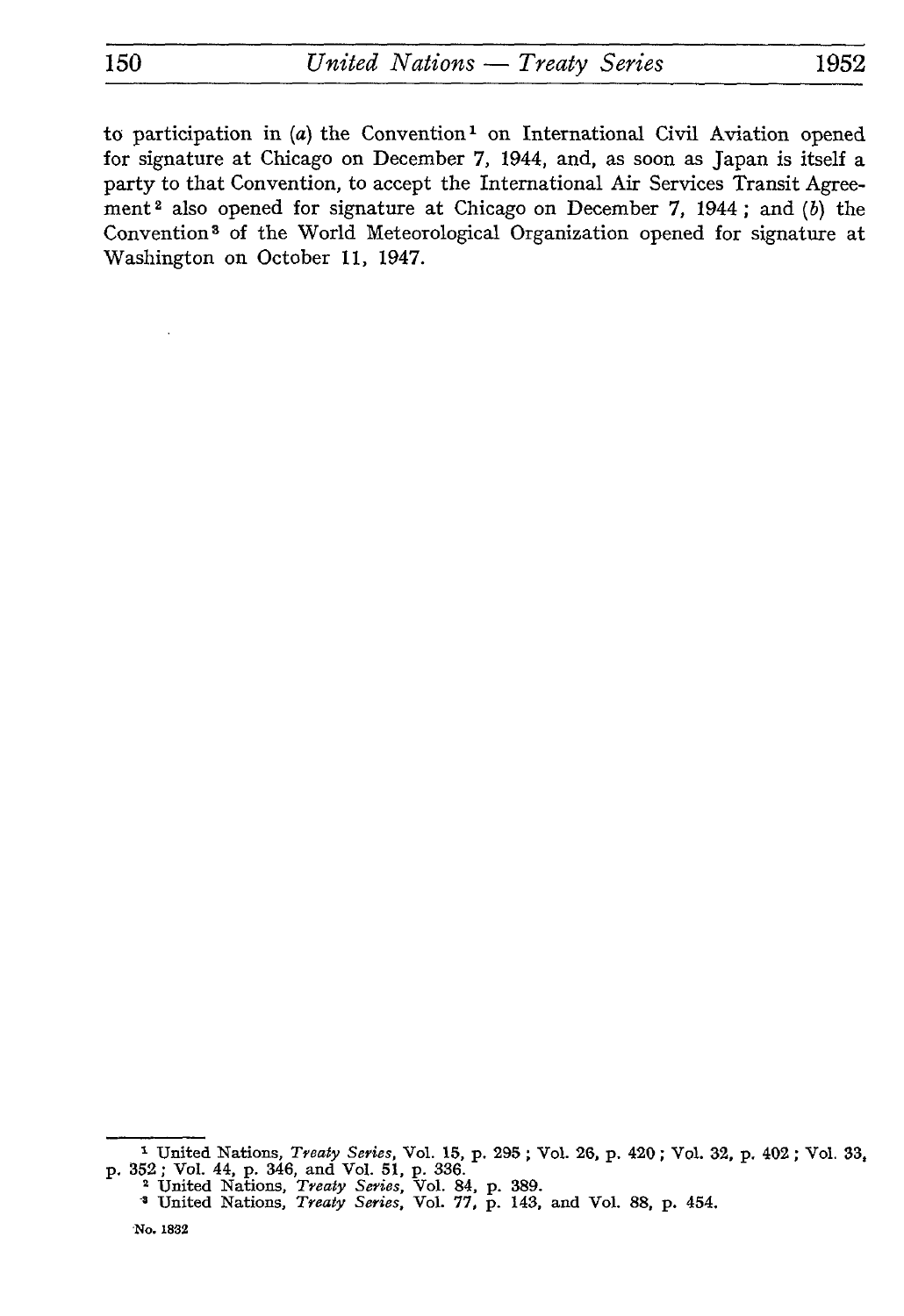DONE at the city of San Francisco this eighth day of September 1951.

FAIT en la ville de San-Francisco, ce huitième jour du mois de septembre 1951.

HECHO en la ciudad de San Francisco, el ocho de Septiembre de 1951.



フランシ

 $\overline{\mathcal{Z}}$  $\overline{a}$ 

た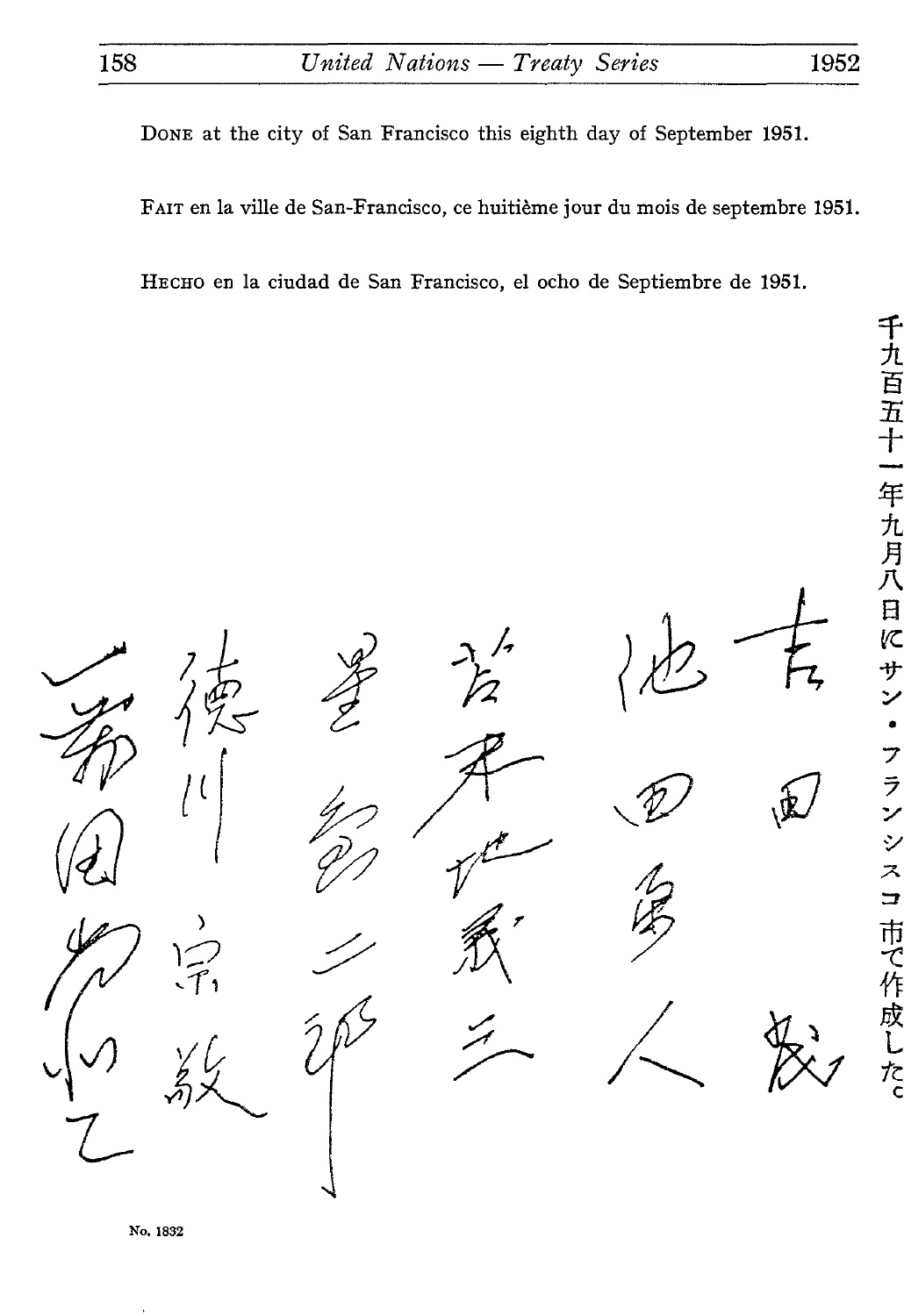#### DECLARATION

With respect to the Treaty of Peace<sup>1</sup> signed this day, the Government of Japan makes the following Declaration :

Japan will recognize any Commission, Delegation or other Organization authorized by any of the Allied Powers to identify, list, maintain or regulate its war graves, cemeteries and memorials in Japanese territory ; will facilitate the work of such Organizations ; and will, in respect of the abovementioned war graves, cemeteries and memorials, enter into negotiations for the conclusion of such agreements as may prove necessary with the Allied Power concerned, or with any Commission, Delegation or other Organization authorized by it.

Japan trusts that the Allied Powers will enter into discussions with the Japanese Government with a view to arrangements being made for the maintenance of any Japanese war graves or cemeteries which may exist in the territories of the Allied Powers and which it is desired to preserve.

<sup>1</sup> See p. 45 of this volume.